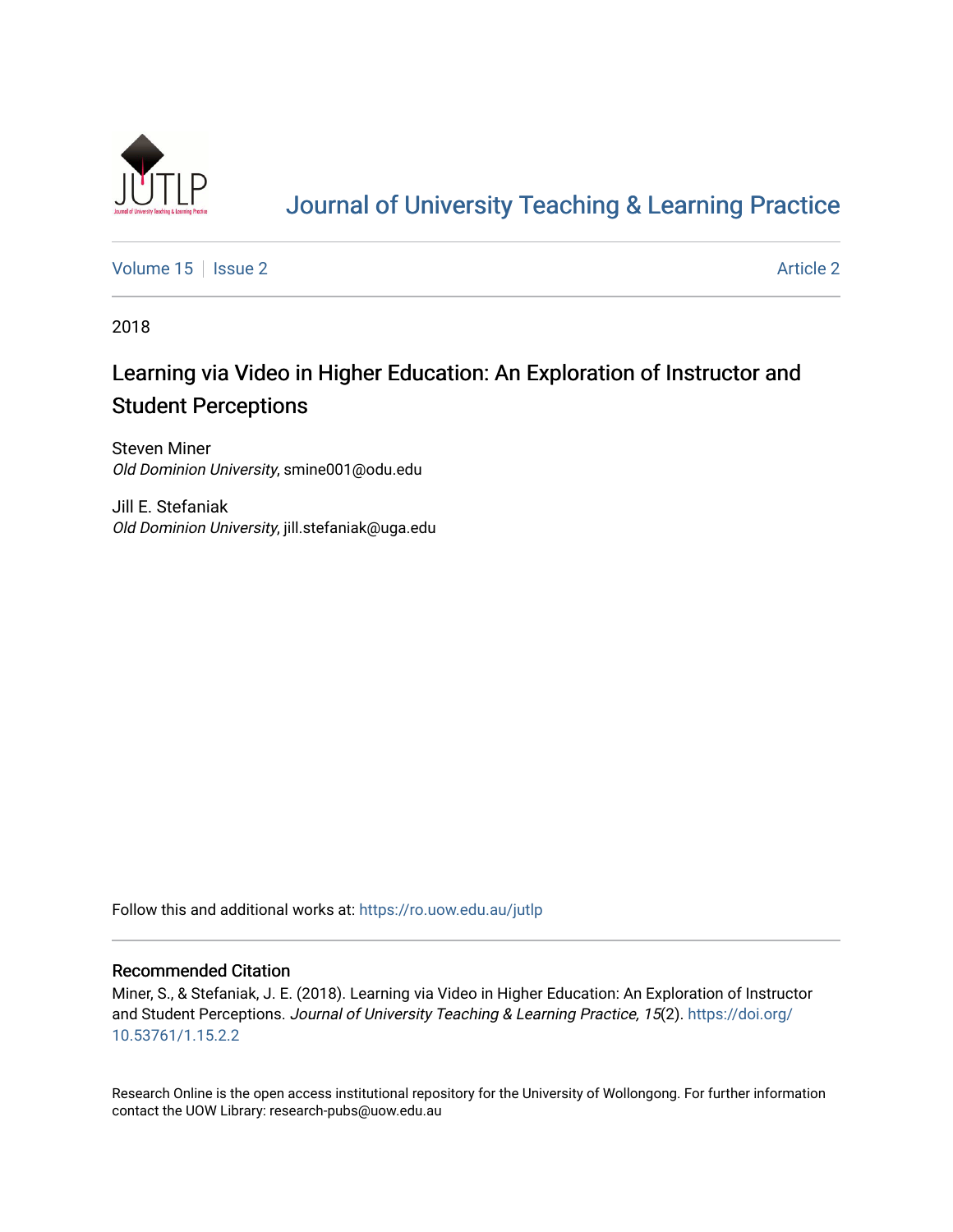## Learning via Video in Higher Education: An Exploration of Instructor and Student **Perceptions**

## Abstract

The purpose of this study was to compare instructors and students perceptions regarding the use of video during instruction.Background Research exploring student opinions regarding their *perceived* gains in learning may identify learning behaviors that could be exploited by those providing instruction to increase student learning. The intention is to provide instructional designers and college professors with valuable information regarding the use of video for presenting knowledge, explaining cognitive processes, or demonstrating psychomotor skills in a higher education setting. This study used a survey design to explore perceptional differences between professors and students regarding the use and/or effectiveness of video instruction. Results supported multimedia video as a viable teaching resource to communicate course content. This study provided the impetus for further research into actual (versus self-reported) student review of video material and any positive effects on student learning outcomes based on their perceptions of the use of multimedia video presentations.

## Keywords

video instruction, supplemental learning, instructional design

This article is available in Journal of University Teaching & Learning Practice: [https://ro.uow.edu.au/jutlp/vol15/iss2/](https://ro.uow.edu.au/jutlp/vol15/iss2/2)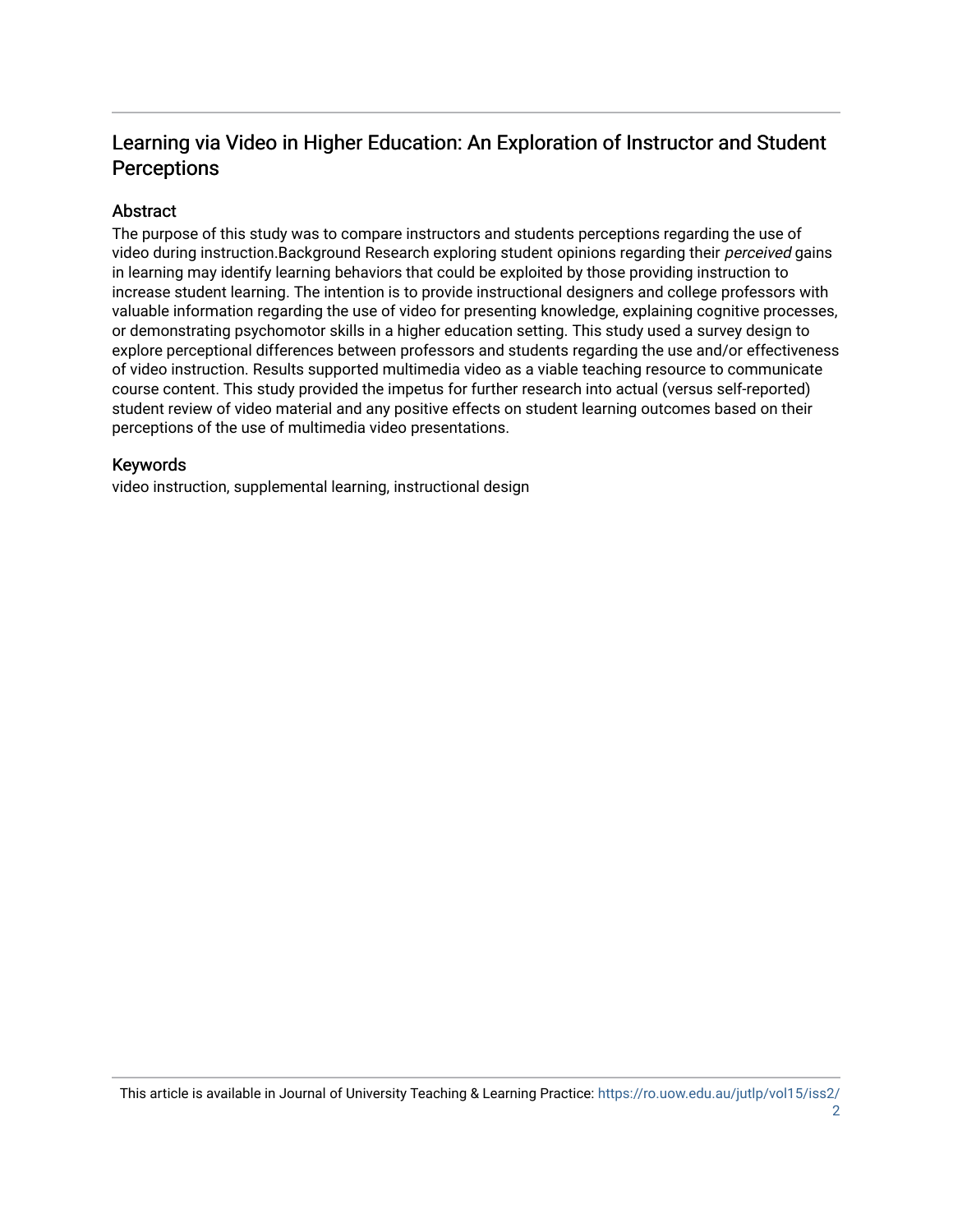

# [Journal of University Teaching & Learning Practice](https://ro.uow.edu.au/jutlp)

[Volume 15](https://ro.uow.edu.au/jutlp/vol15) | [Issue 2](https://ro.uow.edu.au/jutlp/vol15/iss2) Article 2

2018

## Learning via Video in Higher Education: An Exploration of Instructor and Student Perceptions

Steven Miner Old Dominion University, smine001@odu.edu

Jill E. Stefaniak Old Dominion University, jill.stefaniak@uga.edu

Follow this and additional works at: [https://ro.uow.edu.au/jutlp](https://ro.uow.edu.au/jutlp?utm_source=ro.uow.edu.au%2Fjutlp%2Fvol15%2Fiss2%2F2&utm_medium=PDF&utm_campaign=PDFCoverPages) 

### Recommended Citation

Miner, S., & Stefaniak, J. E. (2018). Learning via Video in Higher Education: An Exploration of Instructor and Student Perceptions. Journal of University Teaching & Learning Practice, 15(2). [https://ro.uow.edu.au/jutlp/vol15/iss2/2](https://ro.uow.edu.au/jutlp/vol15/iss2/2?utm_source=ro.uow.edu.au%2Fjutlp%2Fvol15%2Fiss2%2F2&utm_medium=PDF&utm_campaign=PDFCoverPages) 

Research Online is the open access institutional repository for the University of Wollongong. For further information contact the UOW Library: research-pubs@uow.edu.au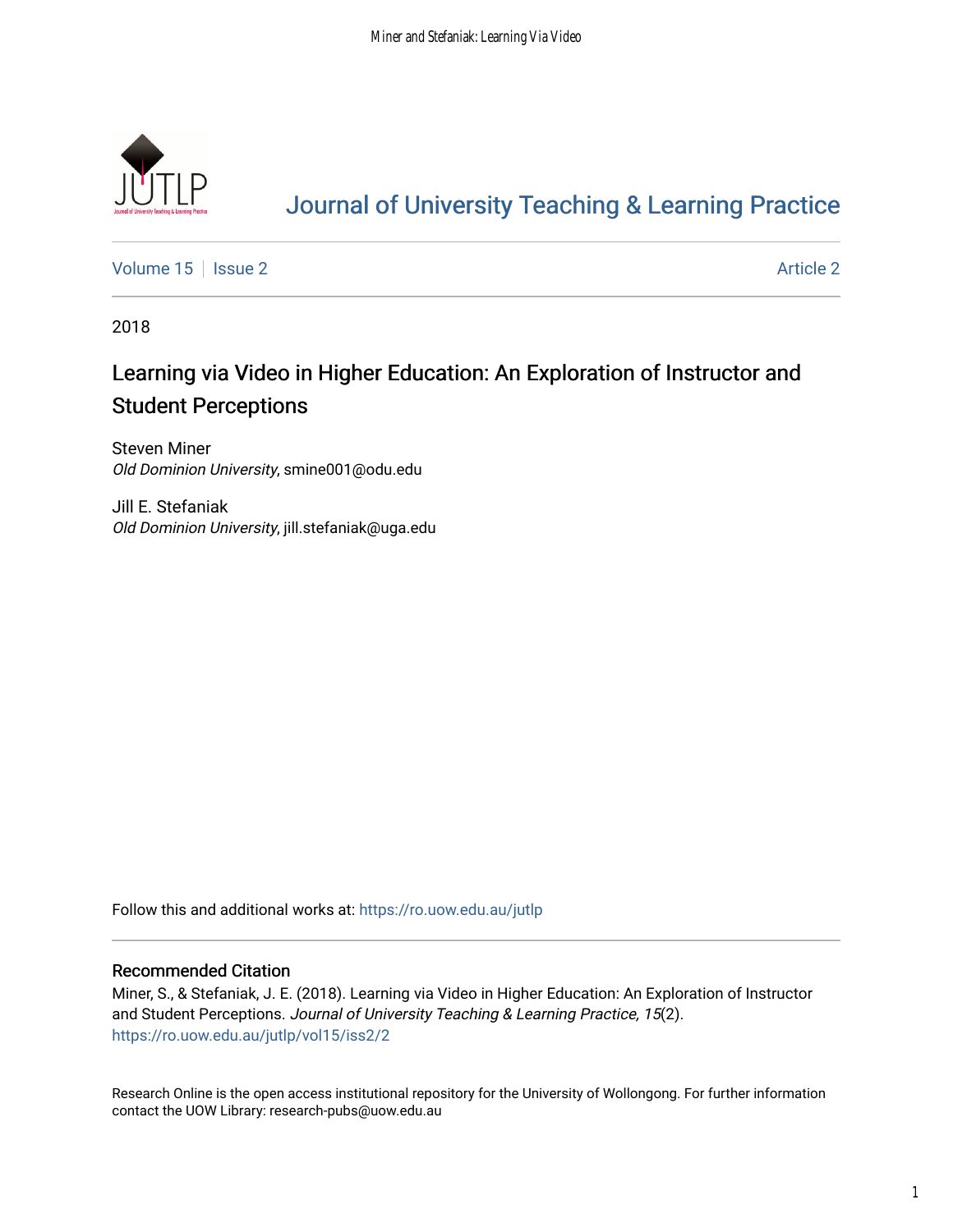## Learning via Video in Higher Education: An Exploration of Instructor and Student **Perceptions**

## Abstract

The purpose of this study was to compare instructors and students perceptions regarding the use of video during instruction.Background Research exploring student opinions regarding their *perceived* gains in learning may identify learning behaviors that could be exploited by those providing instruction to increase student learning. The intention is to provide instructional designers and college professors with valuable information regarding the use of video for presenting knowledge, explaining cognitive processes, or demonstrating psychomotor skills in a higher education setting. This study used a survey design to explore perceptional differences between professors and students regarding the use and/or effectiveness of video instruction. Results supported multimedia video as a viable teaching resource to communicate course content. This study provided the impetus for further research into actual (versus self-reported) student review of video material and any positive effects on student learning outcomes based on their perceptions of the use of multimedia video presentations.

## Keywords

video instruction, supplemental learning, instructional design

This article is available in Journal of University Teaching & Learning Practice: [https://ro.uow.edu.au/jutlp/vol15/iss2/](https://ro.uow.edu.au/jutlp/vol15/iss2/2) [2](https://ro.uow.edu.au/jutlp/vol15/iss2/2)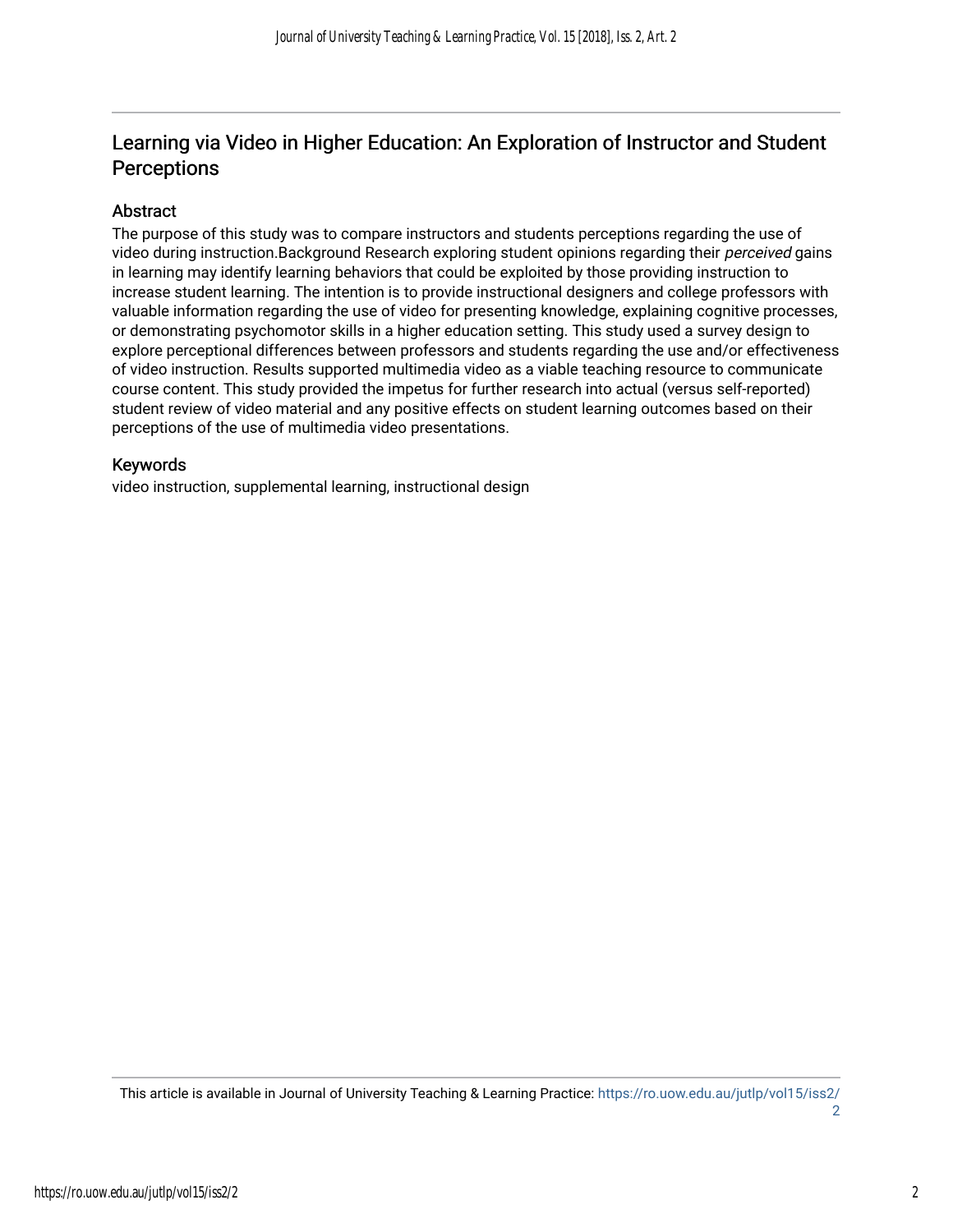Learning is the transference of sensed, perceived and attended data into long-term memory (Mayer, 2009). The use of multimedia video presentations provides instructors with an opportunity to further enhance their students' transfer of knowledge by presenting information through additional mediums. Video instruction has widely been used as supplemental instruction to expand students' understanding of content (Buzzetto-More 2014) to promote observational learning (Clifton & Mann 2011; Duncan, Yarwood-Ross & Haigh 2013) and to provide additional context (Hansch et al. 2015).

Since the goal of educators and instructional designers is to maximise the process of learning, consideration for students' perceptions and ultimate attention to presented material is relevant. The purpose of this study was to examine the extent to which video instruction is used within undergraduate courses. Specifically, it addressed instructors' decisions when implementing video within their curriculum, investigated students' attitudes regarding video instruction, and identified the media devices used to view the instruction.

## **Use of video instruction**

Video presentations can be divided into two categories: those created to deliver information for the learner to passively receive and add to their information (collective facts and comprehension of ideas) and those designed as distinct problem-solving or sequential-step "how-to" explanations. During his research into the efficiency of creating video instruction for university students, Copley (2007) found that the overwhelming majority of video instruction was created for passive, receptive viewing of lecture slides (PowerPoint). Kay [\(2012\)](#page-16-0) similarly found that from 2002 through 2011 the majority of videos presented as part of collegiate instruction were constructed for passive, receptive viewing and contained PowerPoint slides or other still-form notations from lectures. Observational learning – learning that occurs through observing the behavior of others (also known as vicarious learning, social learning and modeling) – is fundamental to how people learn, and is a potent factor for improving retention of information in long-term memory [\(Bandura](#page-15-0)  [& McClelland 1977\)](#page-15-0). Armantier [\(2004\)](#page-15-1), in exploring the difference between experiential learning and observational learning of *cognitive* tasks, found that each of these methods of learning were viable and produced similar student outcomes. Collegiate training programs in medical education rely heavily on observational-learning videos (McKinney & Page 2009; Missildine et al. 2013). Perhaps the key factor in the use of video technology for observational learning is that it offers educators the ability to produce a scenario that depicts the flawless performance of a task, which can then be observed repeatedly [\(Chan 2010;](#page-15-2) [Marshall & Cullen 2003\)](#page-16-1).

Instructors also determine the presentation style of videos they use as learning tools. Kay [\(2012\)](#page-16-0) assigned four distinct styles: lecture-based, enhanced, supplementary and worked examples. Lecture-based videos are also described as *replacement* or *substitutional* videos, as they are simply recordings of an instructor's entire lecture. A common use for the lecture-based style is to provide access to the lecture for students who could not attend the face-to-face presentation [\(Heilesen,](#page-16-2)  [2010\)](#page-16-2). As its name implies, enhanced video provides information to the students with additional explanation. In its simplest form, an enhanced video might be the instructor providing narrative (descriptions, discussion points, additional information) voiceover to a PowerPoint presentation [\(Holbrook & Dupont 2011\)](#page-16-3).

Supplementary videos, which are intended to complement the core learning objectives, might include capture of a live demonstration (e.g. a lab experiment), summaries of class assignments (e.g. articles, textbook chapters) or additional information meant to deepen students'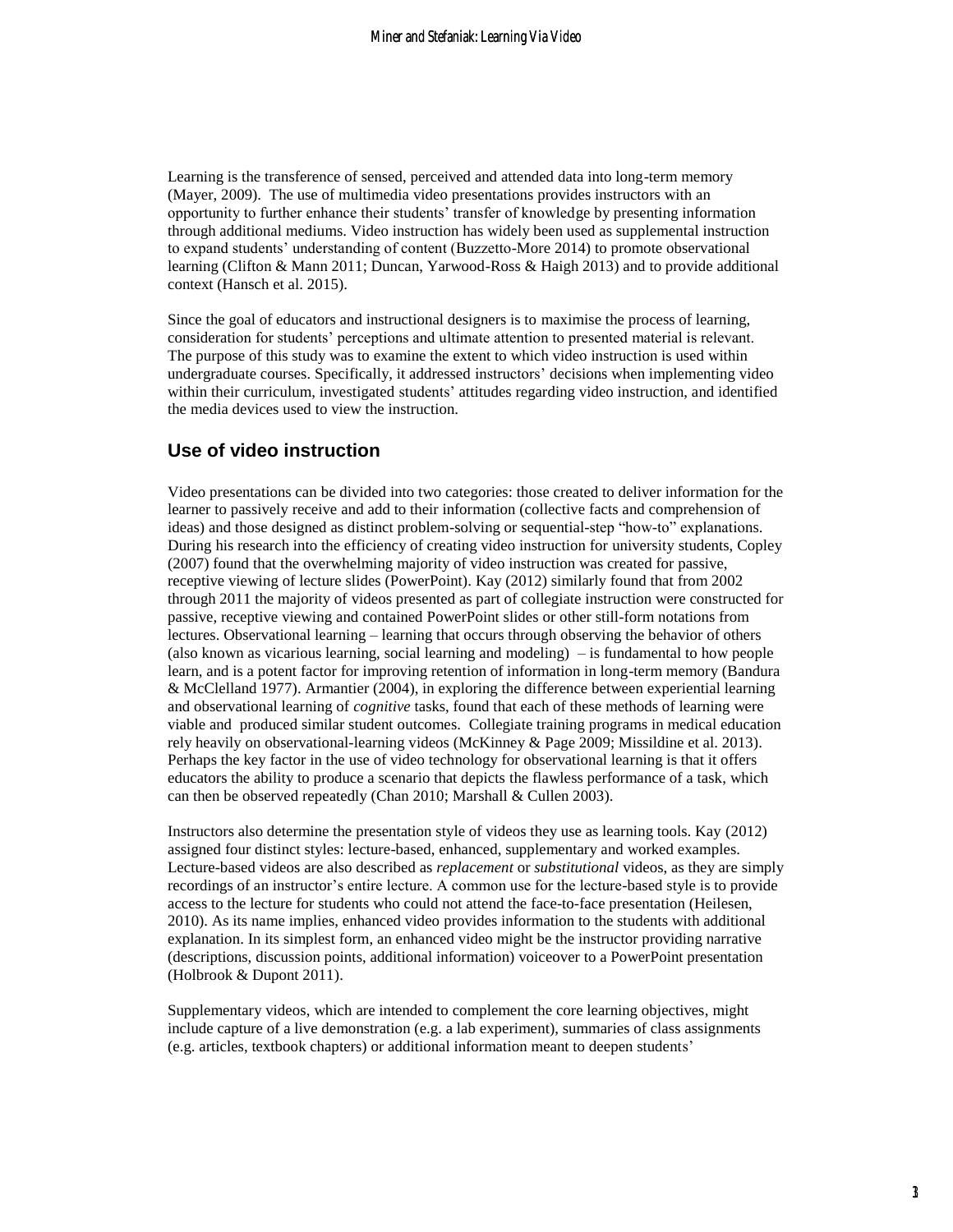understanding of the material [\(Buzzetto-More 2014;](#page-15-3) [Jarvis & Dickie 2010;](#page-16-4) [McGarr 2009\)](#page-16-5). Problem-solving videos depicting worked examples provide explanations that students may need to reach a solution; these are often used in mathematics or science [\(Crippen & Earl 2007;](#page-15-4) [R. Kay](#page-16-6)  [& Kletskin 2012\)](#page-16-6).

#### **Effectiveness of video with learning**

Although the use of video is an effective instructional strategy with regards to the cognitive domain (e.g. presentation of information) (Schare et al. 1991; Schwan & Riempp 2004), few studies focus on the use of video to present cognitive *tasks*. Höffler and Leutner [\(2007\)](#page-16-7) performed a meta-analysis of 26 studies of instruction employing video training for 76 specific applications across three types of student knowledge: declarative information, psychomotor-skill acquisition, and problem-solving. Although 45 of the 76 applications depicted problem-solving concepts, none depicted cognitive decisions. Researchers have examined the use of video in higher education for training declarative information (knowledge) [\(Fernandez, Simo, & Sallan 2009;](#page-15-5) [McGarr 2009;](#page-16-5) [McKinney & Page 2009\)](#page-16-8) and psychomotor tasks [\(Kelly, Lyng, McGrath & Cannon 2009;](#page-16-9) [Moore](#page-16-10)  [& Smith 2012\)](#page-16-10), but very few have examined the depiction of cognitive tasks.

Liaw, Huang and Chen [\(2007\)](#page-16-11) believe that both student and instructor attitudes regarding the use of multimedia as an educational tool are factors for effective learning. They developed a series of similar hypothesis for students and instructors regarding their attitudes about the use of multimedia as an educational tool, and implemented a questionnaire after a six-week educational session that collected self-reported demographical information, acquisition of technology skills and attitudes towards e-learning (including video instruction). The study comprised 30 instructors and 168 undergraduate students. In addition to finding a positive correlation between indicated ability to use multimedia, enjoyment of its use and its effectiveness as a learning tool, they concluded that elearning (specifically in video form) is effective when it allows for autonomous learning, uses vivid multimedia instruction and enhances teacher-learner communication.

#### **Student perceptions regarding video**

Students' preconceptions and preferences regarding the medium used for instructional presentation affect their performance [\(Brecht 2012;](#page-15-6) [Cennamo 1993;](#page-15-7) [Fee & Budde-Sung 2014;](#page-15-8) [Krendl 1986;](#page-16-12) [Salomon & Leigh 1984\)](#page-17-0). Given this influential factor, the current researcher considers student perception regarding the use of video instruction a viable consideration for instructional designers and instructors at higher-education institutions.

Researchers quickly began to explore the new technologies and implemented studies regarding educational effectiveness and efficiency, as well as student attitudes. Buchanan, MacFarlane and Ludwiniak [\(2011\)](#page-15-9) researched student preference and use of online instructional video and found evidence from 22 undergraduate computer science students that video instruction should support, rather than replace, lectures, and that lecture-based videos should be provided with narrative and should match presentations given face-to-face. The students in this research were given the option of having face-to-face training sessions, viewing an online enhanced video, or being provided with the lecture material in PDF form. After undertaking a series of training modules, the students completed a knowledge check, and were provided the opportunity to complete a survey regarding their opinions on the use and content of the videos.

Fee and Budde-Sung [\(2014\)](#page-15-8) provided questionnaires and interviewed 236 undergraduates, representing more than 10 countries, 49% of whom used English as a second language, after the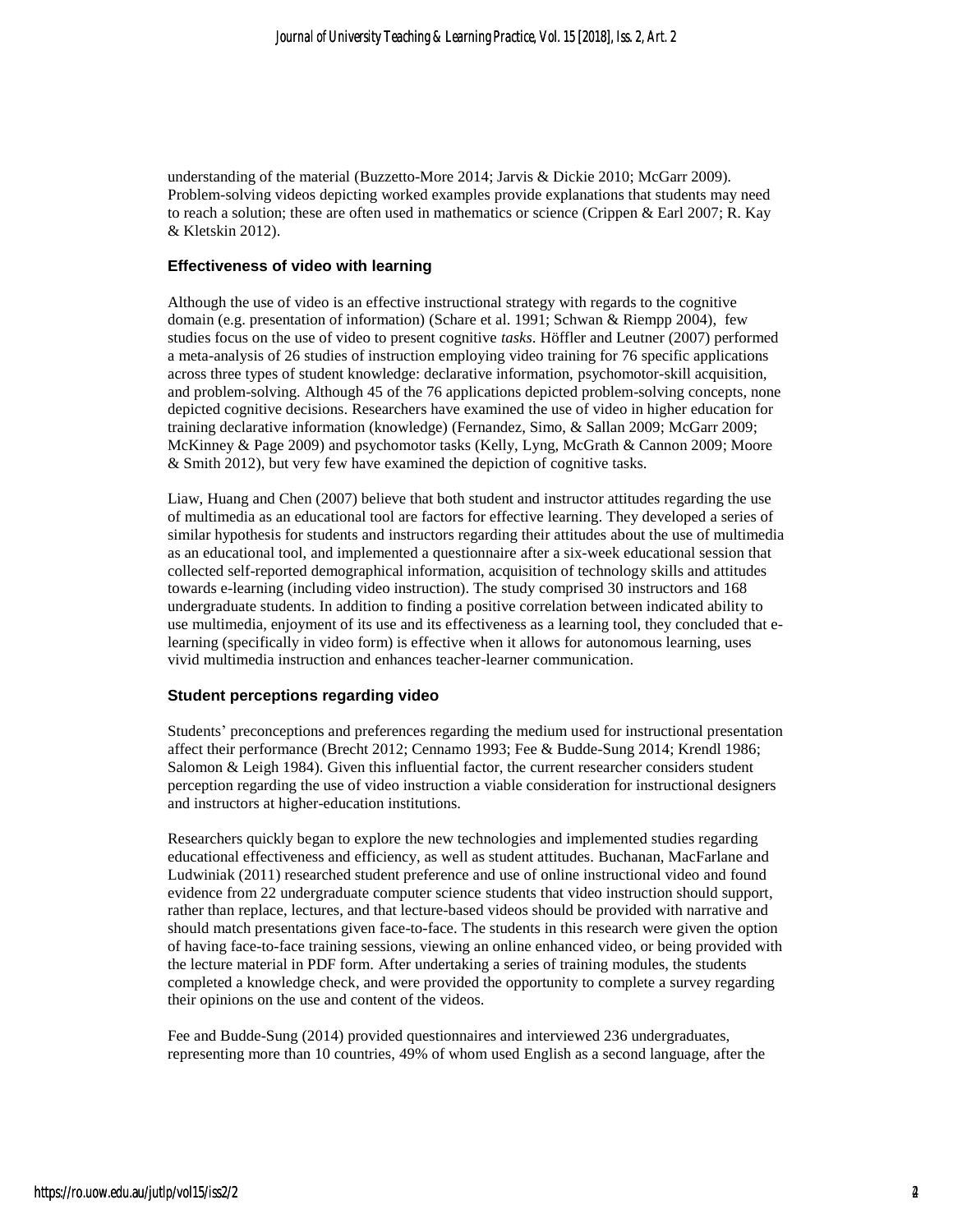students had been in a cross-cultural management course that routinely included videos showing examples of a discussion point. Additionally, a final project required students to view an 80 minute film and analyse selected topics demonstrated within the video. The questions focused on participants' opinions on the effectiveness of the video instruction and how it could be increased. The researchers found that non-English-speaking students were almost unanimous in their opinion that video instruction increased understanding of the topics. The researchers compared their findings with Mayer's multimedia principles [\(Mayer 2009\)](#page-16-13) to develop a heuristic for use of video instruction, particularly in a cross-cultural environment.

Kelly et al. [\(2009\)](#page-16-9), working exclusively with undergraduate nursing students, developed a study to compare learning outcomes between traditional face-to-face lectures and enhanced video lectures, and to ascertain student opinion regarding the use of the enhanced videos. Through 134 questionnaires (that had both Likert-scale responses and open-ended questions) provided at the end of the semester, the researchers found that the majority of nursing students reported enjoying video instruction – especially being able to repeat viewing clinical interactions – but indicated that the videos should complement, not replace, the face-to-face demonstration or lecture.

Kemp, Myers, Campbell and Pratt [\(2010\)](#page-16-14) surveyed 50 undergraduate nursing students who had been provided access to podcasts of the lectures throughout the semester and who were not penalised for not attending face-to-face sessions. The associated presentation materials, handouts and PowerPoint slides were also available to the students after initial delivery. The researchers were surprised to find that there was a slightly negative correlation between the number of podcast hours viewed and academic outcome, but there was no ability to determine if those students had attended the face-to-face sessions in addition to viewing the podcasts. Unsurprisingly, anecdotal evidence indicated that students overwhelmingly supported the use of podcasts, and perceived them as especially helpful when reviewing for exams.

Students in three separate studies designed to determine attitudes towards the use of video instruction overwhelmingly indicated that on-demand availability of video instruction was a positive advantage for learning [\(Moore & Smith 2012;](#page-16-10) [Parson, Reddy, Wood & Senior 2009;](#page-16-15) [Smith & Morris 2014\)](#page-17-1). Moore and Smith [\(2012\)](#page-15-10) researched the use of video presentations of both psychomotor-skill training and clinical-diagnosis techniques to undergraduate physical-therapy students and found that the majority liked the reproducibility of the videos. Additionally, the students indicated that the availability of viewing at their convenience was a large benefit, although they also indicated that one thing they missed from live lectures was the ability to ask questions as they came up and have immediate feedback. Moore and Smith evaluated their questionnaire responses and concluded that a potential solution for the feedback issue associated with viewing video instruction might be an online repository for questions (e.g. Twitter), but that more research would be necessary. Although their project included interactive diagnostic discussion, Moore and Smith (2012) also concluded that future studies should be developed that included a focus on cognitive skills separately from psychomotor skills and that compiled student attitudes regarding learning problem-solving skills from videos.

### **Purpose of study**

There is limited literature that explores the rationale behind the selection of video for a curriculum, the desired educational impact and the students' responses to the video. With students so connected to information from the internet (and other students), instructors wishing to have successful and meaningful lectures must learn to combine their presentation style and content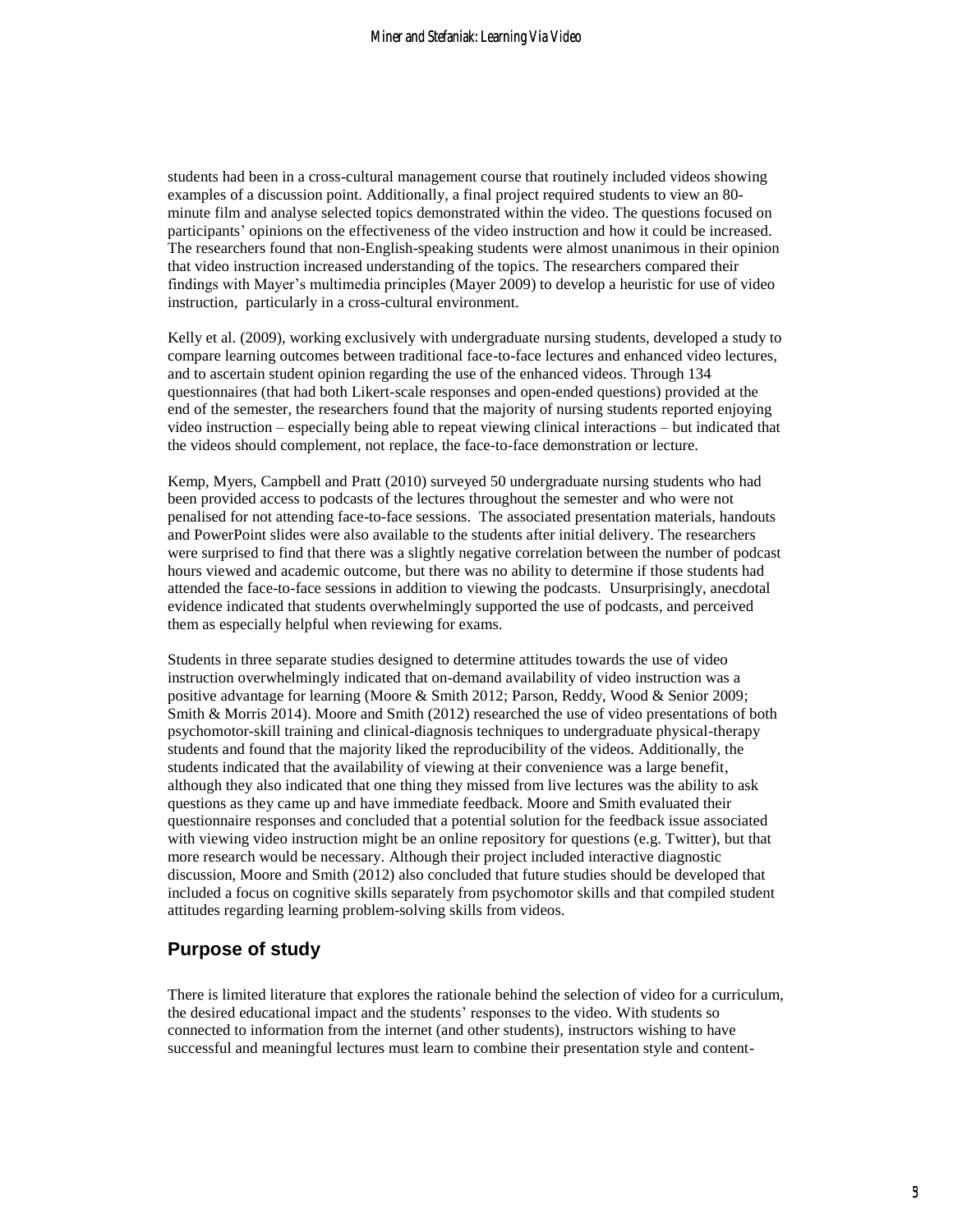related activities (e.g. videos) in ways that appeal to their students. This study's findings will provide additional guidance to educators during the instructional-planning process. This study was guided by the following research questions:

- 1) How do instructors' opinions compare with students' opinions when choosing between streaming and downloadable video?
- 2) How do instructors' opinions compare with students' opinions regarding the effectiveness of specified video instruction delivery categories?
- 3) How do instructors' opinions compare to students' opinions regarding the use of video instruction in higher education?

### **Methods**

#### **Research design**

This study used a qualitative design to explore perceptional differences between instructors and students regarding the use and or effectiveness of video instruction. Using a grounded-theory approach [\(Creswell, 2002\)](#page-15-11), qualitative data, in the form of survey responses to Likert-scale statements and open-ended questions, was solicited from participants and evaluated to identify similarities and differences between student and instructor perceptions and the potential for further, more-specific, research. Grounded-theory research is characterised by two principles: the ongoing (constant) comparison of collected data and the theoretical sampling of groups to further clarify similarities and differences [\(Creswell, 2013\)](#page-15-12). The relationship between higher-education students' perceived value of how a training medium best aids their learning and how those perceptions are regarded by instructors is abstract and includes multiple variables.

#### **Setting and participants**

The research study was conducted at a large mid-Atlantic university in the United States. Participants in the study were instructors and undergraduate students from courses within the university's Honors College curriculum. Instructors within the Honors College are selected for their commitment to their topic and ability to provide individualised instruction for honours students. The program has eligibility requirements and places an emphasis on a deeper comprehension of course material.

Students who took courses on campus or from a distance (e.g. live internet course attendance or satellite campus) were included in the study as long as they reported attending at least 75% of the scheduled classes. Students repeating a class or those who had dropped out were excluded from the study. Participant demographics are outlined in Table 1.

| I able 1. Student demographic data $(n = 33)$ |           |            |  |
|-----------------------------------------------|-----------|------------|--|
| Measure and items                             | Frequency | Percentage |  |
| Gender                                        |           |            |  |
| Female                                        |           | 68.6       |  |
| Male                                          |           | 31.4       |  |

 $T_{a}$ kle 1.  $S_{t}$  demographic data (n  $25$ )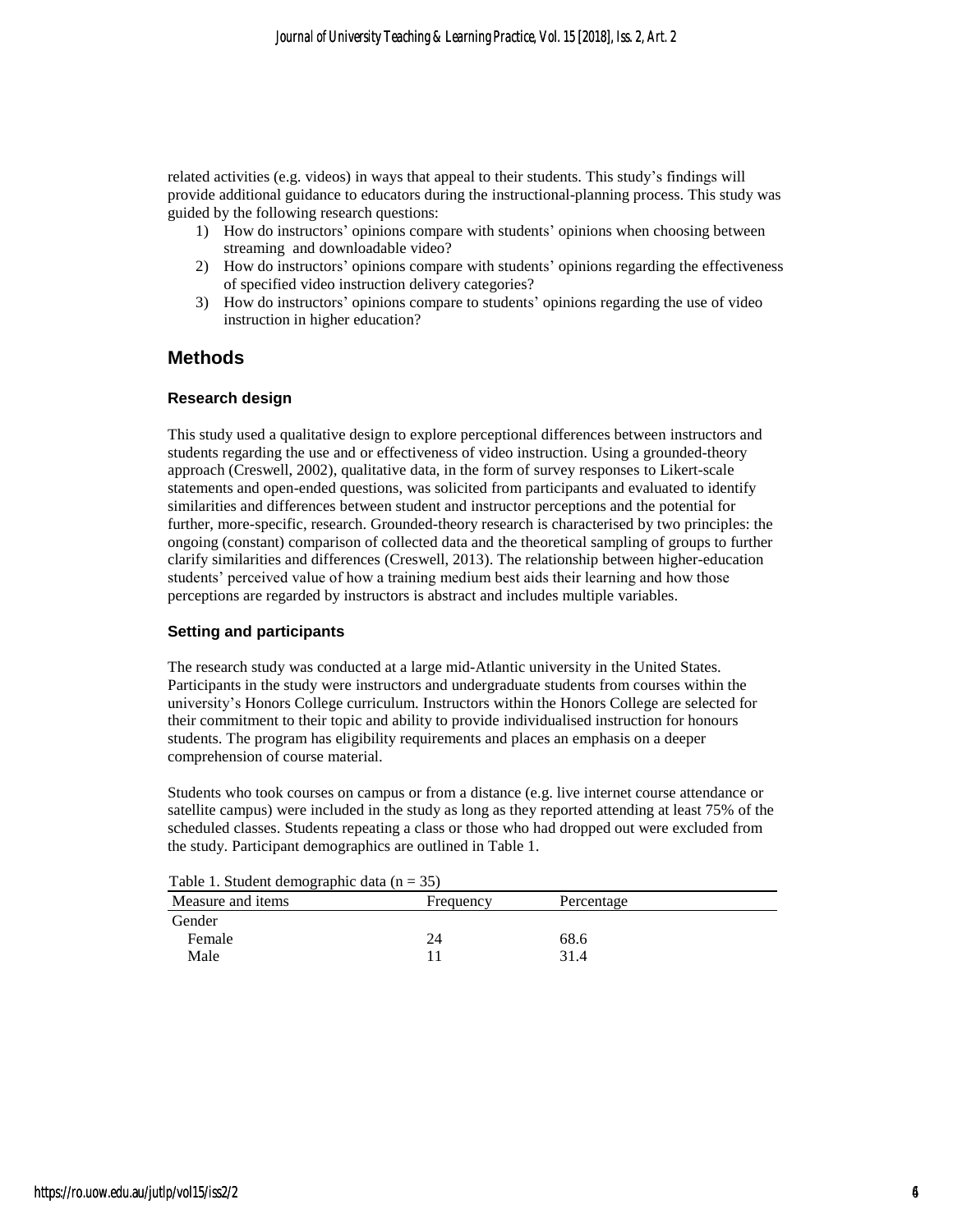| Age      |       |      |  |
|----------|-------|------|--|
| 18 to 20 | 25    | 71.4 |  |
| 21 to 24 | 6     | 17.1 |  |
| 25 to 29 | $-$   |      |  |
| 30 to 34 | 2     | 5.7  |  |
| 35 to 39 |       | 2.9  |  |
| 40 to 45 | $- -$ |      |  |
| 45 to 49 |       | 2.9  |  |
|          |       |      |  |

#### **Instruments and procedure**

Questionnaires were administered to students and instructors upon approval from the university's human subjects committee. The questionnaires were divided into five sections. The first section gathered demographic information. The second section collected ranked responses for classrelated actions (e.g. pacing, study time required). The third section collected information regarding the use of various delivery mechanisms. The fourth section had 26 ranked response items that dealt with perceptions regarding various types of video use within the curriculum. The last section addressed the use of various types of videos within the curriculum through eight open-ended questions intended to elicit unrestricted responses.

### **Results**

Sixteen instructors and 37 students responded to the survey. Two students were disqualified from the survey for self-reported data of less than 25% class attendance. Also, as indicated in Table 2, many students either owned or had access to one or more technological means to access the internet and view multimedia video presentations whether from a streaming source or downloading for later viewing.

Table 2. Student responses to used and prioritised viewing devices (n=35)

| Questionnaire items and answers                                                                                 |       | Percentage<br>response |       |  |
|-----------------------------------------------------------------------------------------------------------------|-------|------------------------|-------|--|
|                                                                                                                 | Males | Females                | All   |  |
| What device(s) did you use to watch videos associated with your class?                                          |       |                        |       |  |
| Laptop                                                                                                          | 72.8  | 95.8                   | 88.6  |  |
| Smartphone (Android or iPhone)                                                                                  | 63.6  | 66.7                   | 65.7  |  |
| Desktop (PC or Mac)                                                                                             | 63.6  | 16.7                   | 28.6  |  |
| Tablet (Android, iPad, others)                                                                                  | 27.3  | 33.3                   | 31.4  |  |
| Game console (PS4, Xbox)                                                                                        | $- -$ | $- -$                  | $- -$ |  |
| Smart TV (or TV with smartbox such as Roku, Apple TV, others)                                                   | $-$   | 4.2                    | 2.9   |  |
| If you had to choose only one device to watch videos associated with your class, which device you would choose? |       |                        |       |  |
| Laptop                                                                                                          | 72.7  | 70.8                   | 71.4  |  |
| Smartphone (Android or iPhone)                                                                                  | 18.2  | 4.2                    | 8.6   |  |
| Desktop (PC or Mac)                                                                                             | 9.1   | 4.2                    | 5.7   |  |
| Tablet (Android, iPad, others)                                                                                  | $- -$ | 16.7                   | 11.4  |  |
| Game console (PS4, Xbox)                                                                                        | $- -$ | $- -$                  | $- -$ |  |
| Smart TV (or TV with smartbox such as Roku, Apple TV, others)                                                   | $- -$ | 4.2                    | 2.9   |  |

Note 1: Students: Males (n=11), Females (n=24)

Table 3 provides a comparison between the students' and instructors' responses.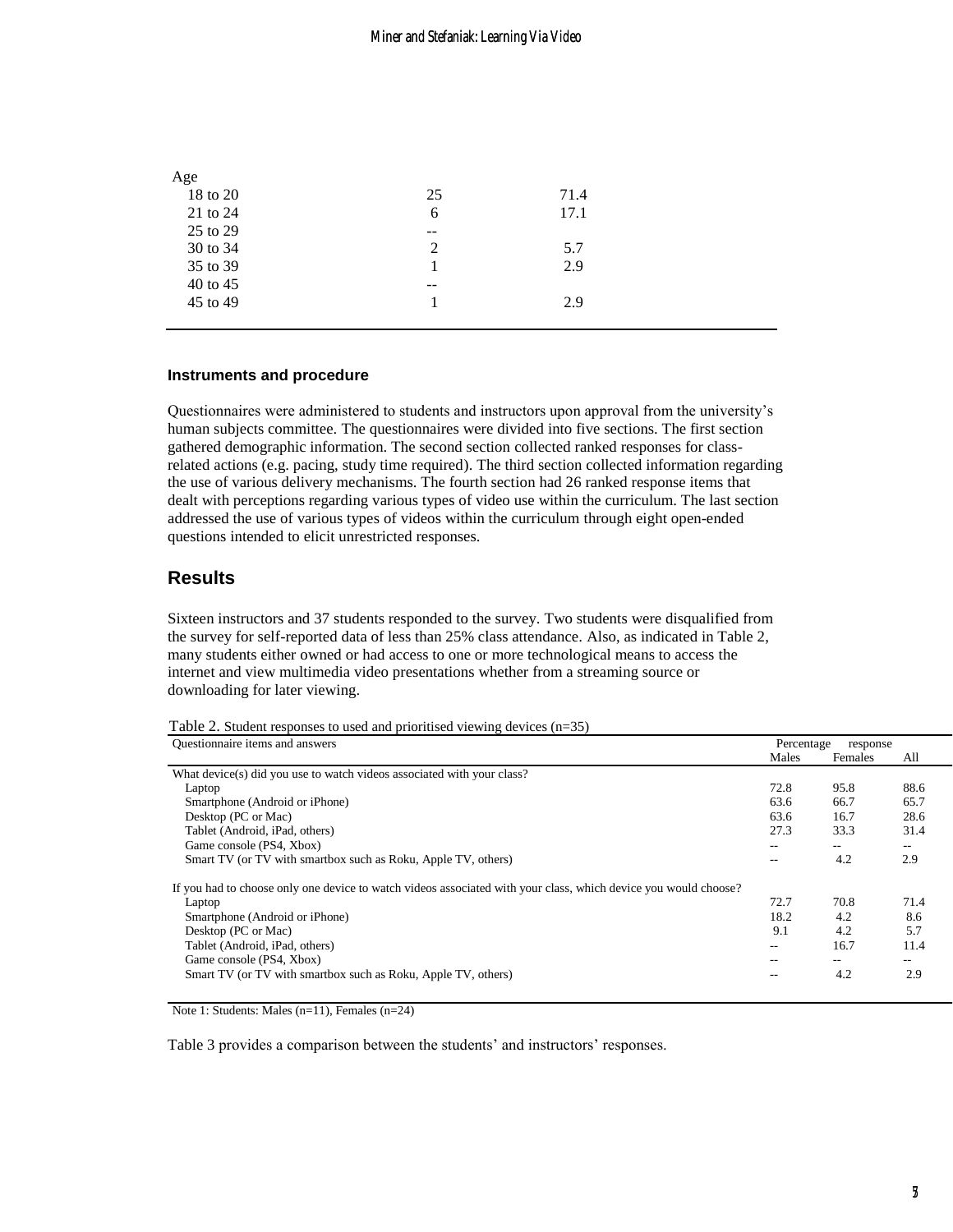| Questionnaire items and selected responses                                                          |         | Percentage response |
|-----------------------------------------------------------------------------------------------------|---------|---------------------|
|                                                                                                     | Student | Instructor          |
| What level of interest do most students have regarding this course's topic?                         |         |                     |
| Little, if any                                                                                      | --      | 6.3                 |
| Low                                                                                                 | 8.6     | 12.5                |
| Some                                                                                                | 45.7    | 62.5                |
| Extreme                                                                                             | 45.7    | 18.8                |
| Does this course have a practical application for students?                                         |         |                     |
| Probably not - the course is more theoretical or introductory                                       | 20.0    | $\qquad \qquad -$   |
| Maybe - It depends on what I choose to do                                                           | 14.3    | 12.5                |
| Yes, some portions are relevant - but not all                                                       | 34.3    | 12.5                |
| Absolutely, almost all of the content is directly relevant to what is encountered in the work force | 31.4    | 75.0                |
| The average number of hours per week that students should be spending associated with this class?   |         |                     |
| Less than 2 hours                                                                                   | 17.1    | 6.3                 |
| 2 to 4 hours                                                                                        | 45.7    | 12.5                |
| 4 to 6 hours                                                                                        | 25.7    | 50.0                |
| 6 to 8 hours                                                                                        |         | 25.0                |
| More than 8 hours                                                                                   | 11.4    | 6.3                 |

Table 3. Comparison of responses between instructors and students regarding class interest, application, and expended study effort

Table 4 provides consolidated test results comparing student and instructor responses to the Likert statements.

| <b>Ouestionnaire</b> item                                                     | Groups              | n  | Score          | Sum of | U     | z    | $\boldsymbol{p}$ | sig    |
|-------------------------------------------------------------------------------|---------------------|----|----------------|--------|-------|------|------------------|--------|
|                                                                               |                     |    | median         | ranks  |       |      | $(2 \ntail)$     | (<.05) |
| (Q1)  prefer to learn from a face-to-face lecture rather than from video.     | All Instructors     | 16 | 3              | 307    | 171   | 2.59 | .009             | yes    |
|                                                                               | <b>All Students</b> | 35 | $\overline{4}$ | 1019   |       |      |                  |        |
| (Q2) Video instruction can be an effective replacement for face-to-face       |                     |    |                |        |       |      |                  |        |
| instruction for some classes.                                                 | All Instructors     | 16 | 2.5            | 380.5  | 244.5 | .741 | .458             | no     |
|                                                                               | <b>All Students</b> | 35 | 3              | 945.5  |       |      |                  |        |
| (Q3) Videos make learning easier.                                             | All Instructors     | 16 | 3              | 452    | 244   | .771 | .441             | no     |
|                                                                               | All Students        | 35 | 3              | 874    |       |      |                  |        |
| $(Q4)$ A specially designed lecture $-$ with slides, diagrams, and instructor |                     |    |                |        |       |      |                  |        |
| $\text{narration}$ – is the best use of video instruction.                    | All Instructors     | 16 | $\mathfrak{2}$ | 2745   | 138.5 | 3.00 | .003             | yes    |
|                                                                               | <b>All Students</b> | 35 | 3              | 1051.5 |       |      |                  |        |
| (Q5) Supplemental videos – those that go beyond the lecture – are something   | All Instructors     | 16 | 3              | 426    | 270   | .204 | .838             |        |
| I use to better understand a topic.                                           | All Students        | 35 | 3              | 900    |       |      |                  | no     |
| Q6)  learn via a variety of access platforms (i.e. phone, tablet, laptop,     |                     |    |                |        |       |      |                  |        |
| desktop).                                                                     | All Instructors     | 16 | 3.5            | 356.5  | 220.5 | 1.40 | .163             | no     |
|                                                                               | All Students        | 35 | 4              | 969.5  |       |      |                  |        |
| (Q7) Video instruction is good for reviewing topics before an exam.           | All Instructors     | 16 | 3              | 373.5  | 237.5 | .923 | .356             | no     |
|                                                                               | All Students        | 35 | 3              | 952.5  |       |      |                  |        |
| (Q8) A physical task (e.g. how to setup a lab experiment) can be learned      |                     |    |                |        |       |      |                  |        |
| from a video.                                                                 | All Instructors     | 16 | 3              | 441.5  | 254.5 | .540 | .589             | no     |
|                                                                               | <b>All Students</b> | 35 | 3              | 884.5  |       |      |                  |        |
| (Q9) Cognitive tasks can be learned from a video.                             | All Instructors     | 16 | 3              | 350    | 214   | 1.42 | .154             | no     |
|                                                                               | All Students        | 35 | 3              | 976    |       |      |                  |        |
| (Q10) Both physical tasks and cognitive tasks can equally be trained via      |                     |    |                |        |       |      |                  |        |
| video-based instruction.                                                      | All Instructors     | 16 | 2              | 360.5  | 224.5 | 1.19 | .236             | no     |
|                                                                               | <b>All Students</b> | 35 | $\overline{c}$ | 965.5  |       |      |                  |        |
| (Q11) I have previously learned how to do a physical task from a video (e.g.  |                     |    |                |        |       |      |                  |        |
| from YouTube, as part of a class, etc.).                                      | All Instructors     | 16 | 3              | 387.5  | 251.5 | .608 | .543             | no     |
|                                                                               | <b>All Students</b> | 35 | 3              | 938.5  |       |      |                  |        |
| (Q12) I have previously learned how to perform a cognitive task from a        | All Instructors     | 16 | 3              | 357.5  | 221.5 | 1.29 | .197             | no     |
| video (e.g. from YouTube, as part of a class, etc.).                          | <b>All Students</b> | 35 | 3              | 968.5  |       |      |                  |        |
| (Q13) Watching a video of someone performing a task in a video is equally     |                     |    |                |        |       |      |                  |        |
| as helpful as watching them perform the task in person                        | All Instructors     | 16 | 2.5            | 408.5  | 272.5 | .149 | .881             | no     |
|                                                                               |                     |    |                |        |       |      |                  |        |

| Table 4. Results of the Mann Whitney U test to compare the groups |  |  |  |  |
|-------------------------------------------------------------------|--|--|--|--|
|                                                                   |  |  |  |  |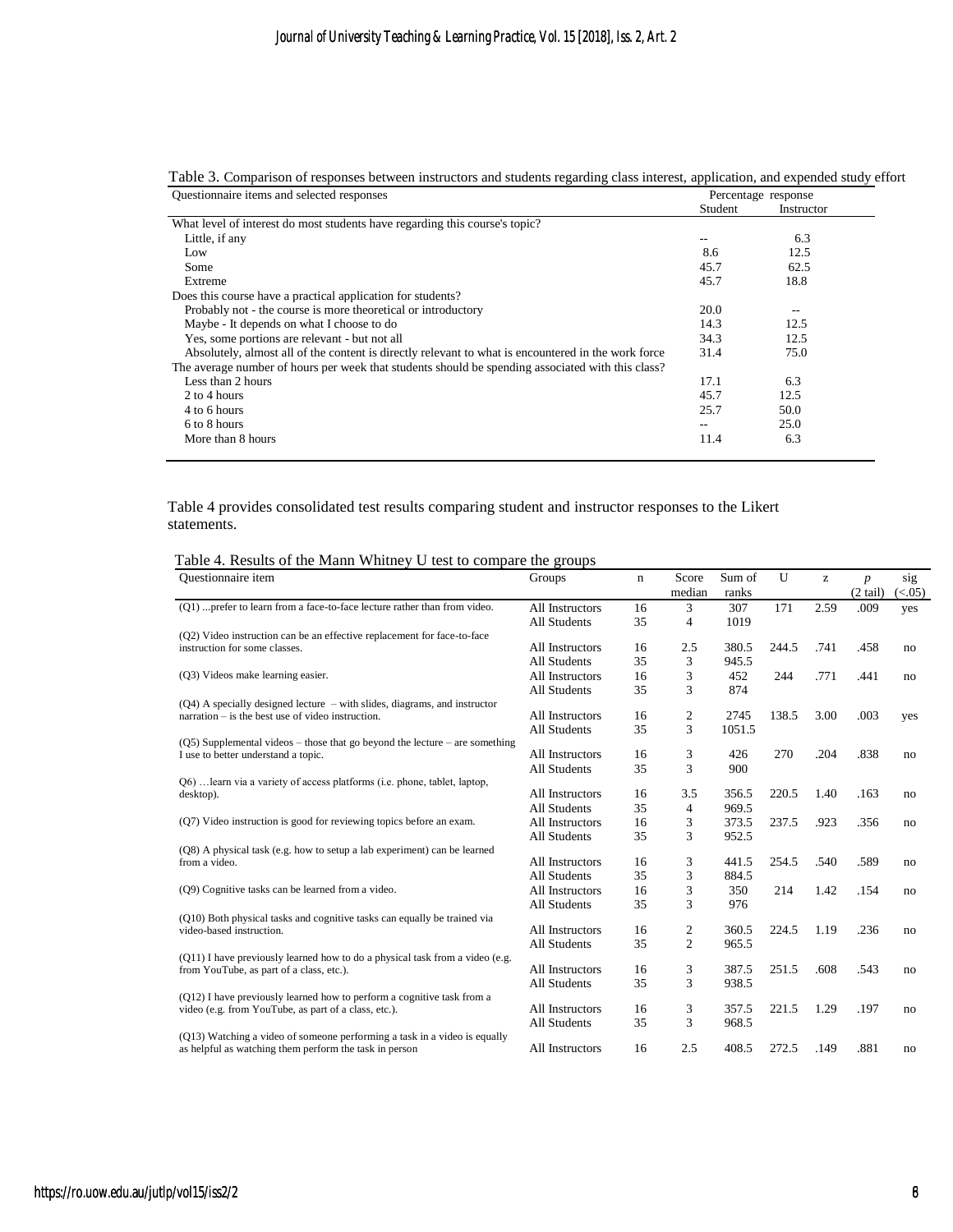|                                                                                                                                    | <b>All Students</b> | 35 | $\overline{c}$ | 917.5  |       |          |      |     |
|------------------------------------------------------------------------------------------------------------------------------------|---------------------|----|----------------|--------|-------|----------|------|-----|
| (Q14) Videos depicting various decision-making processes and actions<br>associated with this topic would be a helpful tool for me. | All Instructors     | 16 | 3              | 388.5  | 252.5 | .597     | .551 | no  |
|                                                                                                                                    | <b>All Students</b> | 35 | 3              | 937.5  |       |          |      |     |
| (Q15) I will rewatch a helpful training video more than once to ensure I've                                                        |                     |    |                |        |       |          |      |     |
| learned the information in the video.                                                                                              | All Instructors     | 16 | 3              | 316    | 180   | 2.17     | .029 | yes |
|                                                                                                                                    | <b>All Students</b> | 35 | 4              | 1010   |       |          |      |     |
| (Q16) I download instructional videos for later viewing.                                                                           | All Instructors     | 16 | $\overline{c}$ | 415.5  | 279.5 | $\Omega$ | 1    | no  |
|                                                                                                                                    | <b>All Students</b> | 35 | $\overline{c}$ | 910.5  |       |          |      |     |
| (Q17) Learning from videos is boring.                                                                                              | All Instructors     | 16 | 2              | 436.5  | 259.5 | .442     | .658 | no  |
|                                                                                                                                    | <b>All Students</b> | 35 | $\overline{c}$ | 889.5  |       |          |      |     |
| (Q18) Video-based instruction is appealing because I can learn in my own                                                           |                     |    |                |        |       |          |      |     |
| time, location and pace.                                                                                                           | All Instructors     | 16 | 3              | 426.5  | 269.5 | .220     | .825 | no  |
|                                                                                                                                    | <b>All Students</b> | 35 | 3              | 899.5  |       |          |      |     |
| (Q19) I review the material more if it is provided via video.                                                                      | All Instructors     | 16 | 2              | 324    | 188   | 1.98     | .047 | yes |
|                                                                                                                                    | <b>All Students</b> | 35 | $\overline{c}$ | 1002   |       |          |      |     |
| (Q20) Video-based learning is easy to provide.                                                                                     | All Instructors     | 16 | 2.5            | 313.5  | 177.5 | 2.23     | .025 | yes |
|                                                                                                                                    | <b>All Students</b> | 35 | 3              | 1012.5 |       |          |      |     |
| (Q21) Video-based learning is easy to use.                                                                                         | All Instructors     | 16 | 3              | 367.5  | 231.5 | 1.09     | .275 | no  |
|                                                                                                                                    | <b>All Students</b> | 35 | 3              | 958.5  |       |          |      |     |
| (Q22) Video-based learning motivates me to study more.                                                                             | All Instructors     | 16 | $\mathfrak{2}$ | 312    | 176   | 2.27     | .023 | yes |
|                                                                                                                                    | <b>All Students</b> | 35 | $\overline{c}$ | 1014   |       |          |      |     |
| (Q23) Learning is reduced when I have no immediate interaction with the                                                            |                     |    |                |        |       |          |      |     |
| instructor.                                                                                                                        | All Instructors     | 16 | 3              | 408    | 272   | .162     | .871 | no  |
|                                                                                                                                    | <b>All Students</b> | 35 | 3              | 918    |       |          |      |     |
| (Q24) My education is lessened when I am not able to interact with other                                                           |                     |    |                |        |       |          |      |     |
| students while we are learning.                                                                                                    | All Instructors     | 16 | 3              | 430.5  | 265.5 | .303     | .762 | no  |
|                                                                                                                                    | <b>All Students</b> | 35 | 3              | 895.5  |       |          |      |     |
| (Q25) Viewing a lecture that was captured on video is just as informational<br>as if I had attended the lecture.                   | All Instructors     | 16 | $\overline{c}$ | 283.5  | 147.5 | 2.83     | .005 |     |
|                                                                                                                                    | <b>All Students</b> | 35 | 3              | 1042.5 |       |          |      | yes |
| (Q26) Being able to watch videos "on the go" using a portable device is                                                            |                     |    |                |        |       |          |      |     |
| helpful to my learning.                                                                                                            | All Instructors     | 16 | 3              | 406    | 270   | .202     | .840 | no  |
|                                                                                                                                    | <b>All Students</b> | 35 | 3              | 920    |       |          |      |     |
| (Q27) I stream instructional video much more than I download it.                                                                   | All Instructors     | 16 | 3              | 435    | 261   | 399      | .690 | no  |
|                                                                                                                                    |                     |    |                |        |       |          |      |     |
|                                                                                                                                    | All Students        | 35 | 3              | 891    |       |          |      |     |

#### **Choice of video**

With regard to the first research question, delivery preference for video presentations, 40% of instructors indicated they would choose to offer the information in a downloadable format (e.g. podcast) rather than streaming. One instructor who supported streaming over downloaded content voiced concerns that additional software might be needed to play downloaded content as opposed to streaming. All but one of the students surveyed indicated a preference for streaming. A summation of their open-ended responses revealed that this decision was driven by concerns about limited storage space on their devices and perceptions that limited bandwidth made streaming less problematic than downloading. A questionnaire item addressed a perception regarding students' preference for the "on the go" mobility of viewing, and responses indicated that 80% of both students and instructors agreed with this perception, with no significant difference between their responses.

#### **Opinion regarding the effectiveness of specified video instructional delivery**

To provide feedback for the second research question, respondents' opinions regarding the effectiveness of particular video instruction delivery categories – Kay's [\(2012\)](#page-16-0) video categories of lecture replacement, lecture enhancement, supplemental information and problem-solving – were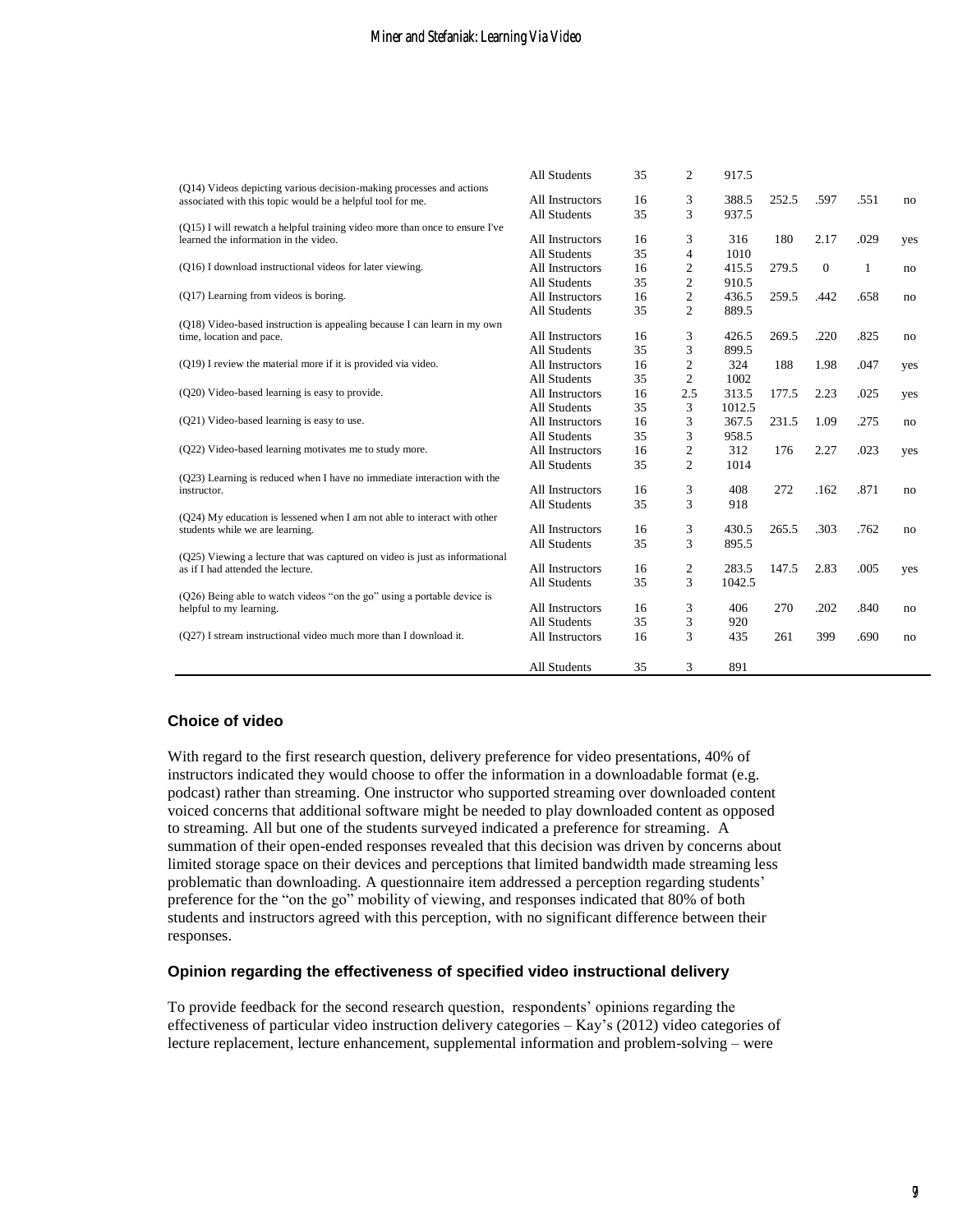queried using both Likert-scaled questions and open-ended questions. Table 5 presents the results of instructor and student responses to questions regarding the four types of multimedia videos.

| Table 5. Comparison of responses between instructors and students regarding multimedia video type. |                     |            |
|----------------------------------------------------------------------------------------------------|---------------------|------------|
| Questionnaire items and selected responses                                                         | Percentage response |            |
|                                                                                                    | Student             | Instructor |
| Which type of multimedia video would work within this class?                                       |                     |            |
| Lecture replacement                                                                                | 37.1                | 25.0       |
| Enhanced                                                                                           | 74.3                | 68.8       |
| Supplemental                                                                                       | 37.1                | 68.8       |
| Problem-solving                                                                                    | 25.7                | 43.8       |
| If you had to choose only one type of multimedia video for this class, which would you choose?     |                     |            |
| Lecture replacement                                                                                | 17.1                | $- -$      |
| Enhanced                                                                                           | 40.0                | 25.0       |
| Supplemental                                                                                       | 25.7                | 31.3       |
| Problem-solving                                                                                    | 17.1                | 43.8       |

Note 1: Students  $n = 35$ . Instructors  $n = 16$ .

Note 2: Both groups were provided example definitions of each multimedia type within each question to avoid confusion from the terms.

Asked which of the four multimedia video categories students thought would be effective within their class (they could select all they thought would work), 74% indicated lecture enhancement, 37% indicated supplemental information, 37% indicated lecture replacement and 25% indicated problem-solving. Requested to prioritise the one category they thought was most effective, 40% of students selected enhanced video, with the remaining students almost equally divided amongst the other choices. Given the choice of listing which category of videos they thought would be effective within their classes, instructors indicated equally (69% for both types) that lecture enhancement or supplemental information would aid learners in their classes, and 44% indicated that problem-solving videos would work. Only 25% of instructors thought lecture-replacement videos would be effective. When asked to prioritise a single video category, instructors chose problem-solving (44%), supplemental information (31%) and lecture enhancement (25%). No instructors prioritised lecture-replacement videos. The breakdown of general responses regarding the four categories indicates that both instructors and students believe videos that enhance lectures to be an effective use of the medium. Students agreed with the statement with little variance of responses, whereas instructors had varied responses and did not, as a group, agree with the statement. The difference between both instructors and students selecting multimedia videos that enhance lectures as useful, yet instructors not indicating support for this being the "best" option, is specifically noted as a topic requiring further research.

#### **Comparison of opinions regarding the use of video instruction**

The third research question was purposefully broad in scope to allow for comparison of instructor and student responses across a variety of scaled items and the open-ended portion of the survey. Seven of the 26 Likert-scaled response items showed a statistically significant difference between instructor and student perceptions. Within this study both instructors and students were queried regarding their technical proficiency in navigating online locations and their ability to download or stream videos. Although both groups had members indicating novice status, none indicated an inability to perform these tasks. More specifically, with regard to the technological ability of presenting a video to students, no instructors indicated they could not perform this function. However, the scaled item inquiring about the ease of creating video instruction showed a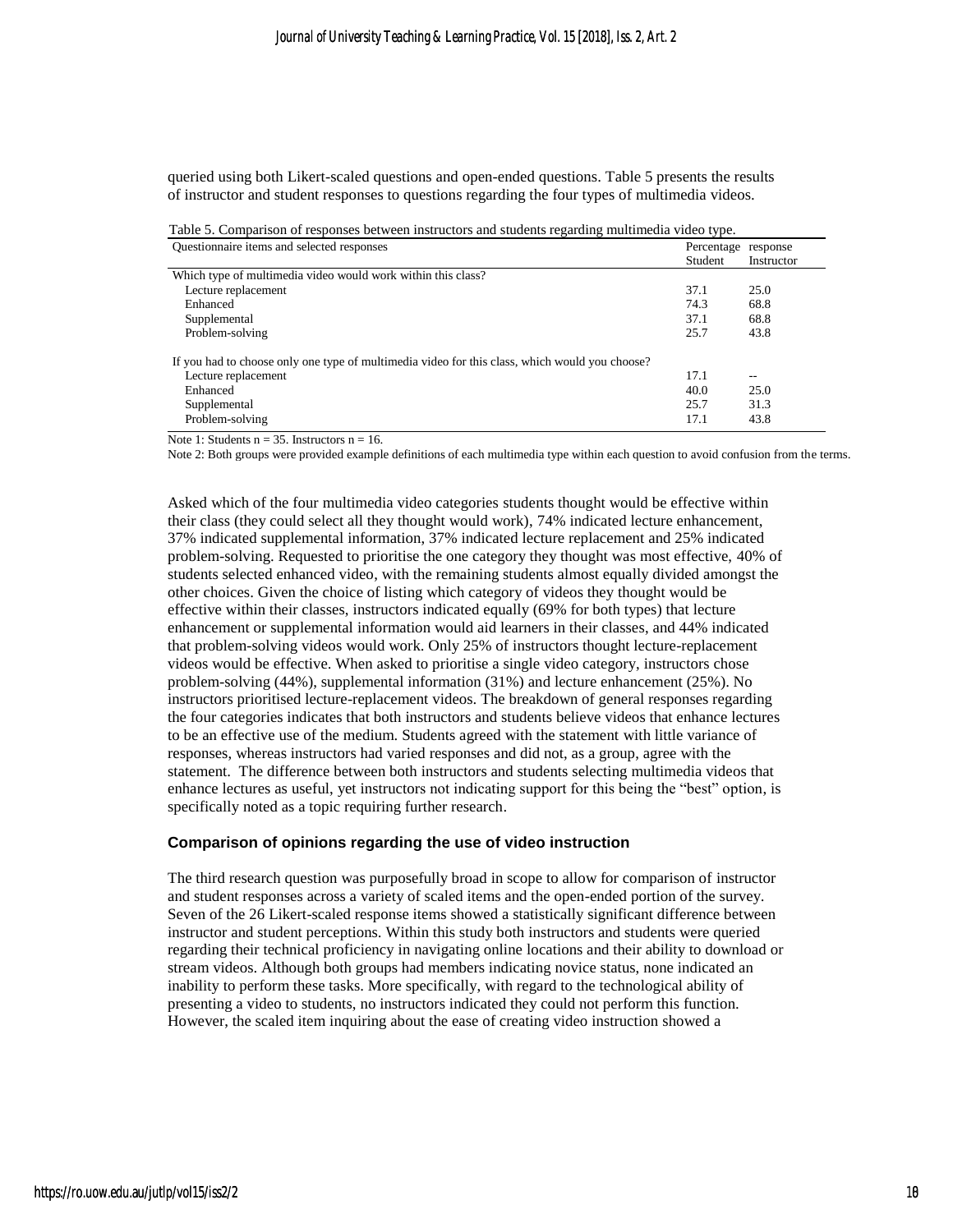significant difference in responses. Students almost uniformly indicated a positive response, whereas instructors had some variance but predominantly responded negatively.

Another telling set of responses is more relevant to a misperception on the part of instructors. The first statement of the scaled items addressed the preference for face-to-face instruction as opposed to video instruction. Responses indicated a significant difference between the two groups' answers: the item produced a positive response from students but a negative response from instructors. This result matches the findings of previous research [\(Kelly et al. 2009;](#page-16-9) [Parson et al.](#page-16-15)  [2009\)](#page-16-15). The two surveyed groups differed in their responses regarding the equivalence of viewing instruction "live" as opposed to from a video. Responses indicated that instructors did not overwhelmingly think students preferred face-to-face lectures. Students did agree that videos could be just as informational. Instructors' perception is that students would not rewatch videos. This is an intriguing response, as many instructors have the ability to see if students are actually accessing the material.

Students indicated that they would rewatch videos, and followed up with statements such as "You have a second chance to review the lecture for clarity or information you might have missed" as well as multiple variations of rewatching videos to aid in studying for exams. In this respect, Clark [\(1983\)](#page-15-13) prescribed research into the affectation on students' learning behaviors. This is perhaps best captured in the scaled item regarding the motivational value of video-based learning, which indicated a significant difference between instructors' and students' responses. Instructors overwhelmingly disagreed with the statement, whereas student responses were mixed. Also, although instructors and students on average indicated that they did not review material more if a multimedia video presentation were available, student responses also included positive replies, and the comparison of the two groups' replies indicated a significant difference: students would choose to rewatch multimedia video presentations – for content review or as exam preparation – in deference to instructor beliefs.

### **Discussion**

Although this study was not focused on types of devices, the data provoked the researcher's interest. By a wide margin, both female and male students indicated that laptops were the preferred device for viewing multimedia; however, men's secondary choice was smartphones, whereas women chose tablets. Although the distribution between the sexes regarding choice of devices was similar, there was a significant difference in that men indicated they would use a desktop computer: 64% as opposed to 16% of women. Combining the students' preference for portable devices over those in a fixed location and their affirmative response to preferring to watch multimedia "on the go", this researcher hypothesises that students perceive access to the internet – which includes any multimedia content associated with their courses – as universally available wherever they go. If this hypothesis is true, it would provide another explanation for students' overwhelming preference for streaming versus downloadable content. Furthermore, if access to the internet is available at the vast majority of their study locations, this suggests that instructors' belief that material be available for download – to allow guaranteed unlimited access to the student – may not be a crucial consideration. Student perceptions that they will "always" have access to streaming multimedia video is effectively equivalent to "ondemand", which is advantageous for learning, as indicated in the literature review (Moore  $\&$ [Smith 2012;](#page-16-10) [Parson et al. 2009;](#page-16-15) [Smith & Morris 2014\)](#page-17-1). The key take-away is that students did indicate a preference for portable devices and "on the go" viewing, which aligns directly with past research [\(El-Hussein & Cronje 2010;](#page-15-14) [Singh 2010;](#page-17-2) [Sun, Tsai, Finger, Chen & Yeh 2008\)](#page-17-3) that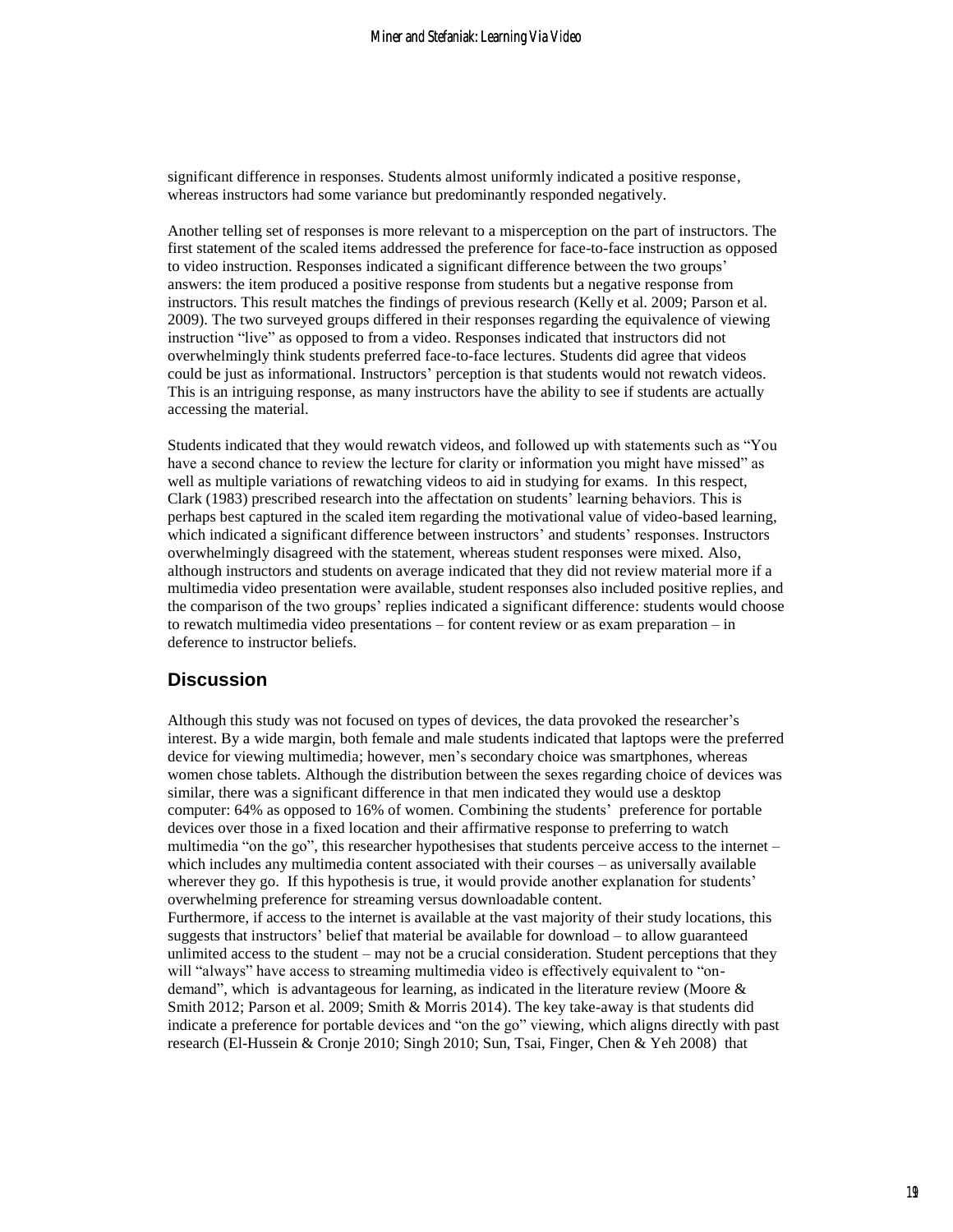indicates portability as a positive impact to learning. Furthermore, the students' identified preference for "transient" learning – anywhere, anytime – is more evidence that validates the findings of Kennedy [\(2008\)](#page-16-16) and Margaryan, Littlejohn and Vojt [\(2011\)](#page-16-17), who assert the need for educators to acknowledge and use this student preference as a factor in designing curricula – especially multimedia inclusions – to improve learning outcomes.

As previously indicated, the population used for this study was instructors and undergraduates within the university's Honor's College who volunteered to participate. Since these students had shown a willingness to accept more challenges in their academic pursuits, the assumption was that they would also be more likely to participate in an educational survey. A similar consideration was afforded to participating instructors. As part of a population comparison, the groups were queried about their interest and academic effort in the specific class associated with the survey. Instructors believed that their course content had a higher amount of practical application and anticipated the need for more out-of-class hours spent studying than students indicated. However, both instructors and students indicated positive student interest in the course topics.

The inclusion of a prompting question for "never" answers regarding the use of the four types of multimedia video presentations created an interesting result. The assumption for the query was that instructors – whose careers include educating others – would answer from a mental model of "how *could* this type of multimedia be built/implemented" rather than "how do *you* implement this type of multimedia". The interest wasn't in the instructors' negative responses about lecturereplacement videos, since this coincided with other survey responses, but in the instructors' indicating that problem-solving multimedia videos wouldn't be effective, although previously within the survey instructors had indicated these types of videos as the most likely to be effective. In a relevant study, Liaw, Huang and Chen (2007) found that instructors and students who express a negative attitude regarding the use, type or application of multimedia video presentations will likely experience a negative impact on effective learning.

#### **Limitations**

The small number of participants may have affected the study's validity. Findings from this study cannot be generalised, since the majority of student participants were 18-20 years of age (94% of student respondents), which is reflective of most first-year university students, but is not completely representative of all students at this university. An identified limitation of this study is that the specific terminology of "video" may have influenced respondents to think only in terms of a mental model consisting of imagery portrayed by live actors (e.g. a movie or television program) and not encompassing a broader scope of other multimedia video imagery. In addition to the mental model associated with the term "video", another similar limitation that may have affected some respondents survey answers was the inability to differentiate between the four defined categories of multimedia video presentation.

In conjunction with the limitation of "video" terminology and inability to differentiate between the four described types of videos, participants may not have experienced a broad variety of effective multimedia presentations. Considering the limitations identified with the multimedia presentations, researchers believe the limitations can be addressed in future studies by the use of more examples – in both text and actual short video presentation segments.

#### **Implications for instruction and future research**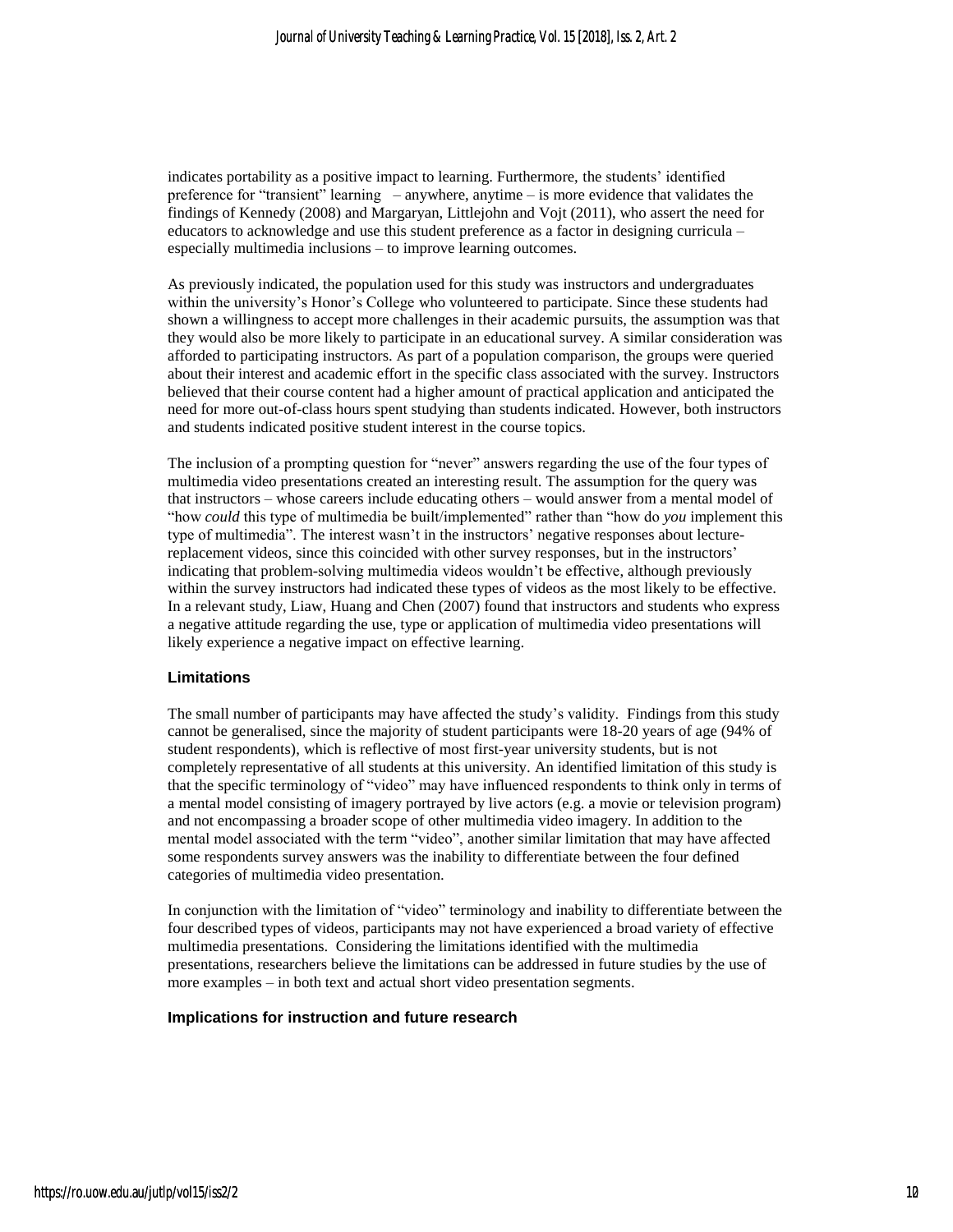Instructors should acknowledge that students' perceptions regarding the use of multimedia videos for the presentation of course material are likely to have an impact on their actual learning. This study provided the impetus for further research into actual (versus self-reported) student reviews of video material and any positive effects on student learning outcomes based on their perceptions of the use of multimedia video presentations.

University instructors should seek out professional development to learn how to use multimedia video technology and incorporate it into their classrooms. This study indicates that students recommend that instructors use it, and feel it enhances their learning. Also, the (American) National Education Association endorses this recommendation in its position statement on technology and education [\(National Education Association, 2016\)](#page-16-18). Instructors who seek out professional development to learn how to use multimedia video and how best to incorporate it into their classrooms will be able to develop (or update existing) course material, lectures and teaching strategies that are more appropriate for students who are themselves highly proficient in using multimedia.

The last recommendation derived from this study is that instructors should include more multimedia video presentations within their curriculum. Students' perceptions indicated that relevant multimedia videos would aid their learning. Specific comments included: "…I learn better with videos" and "They helped me revisit the material, view it from a new angle, or provided a foundation from which I could write or understand a topic". Thus, including more multimedia videos that emphasise key knowledge content, provide guided practice or demonstrate best practices may have a positive impact on what students actually learn, as demonstrated by a change in their behavior or performance on an examination.

Further research into student and instructor perceptions is required to develop a more detailed understanding, including why these perceptions exist, what the perceived effectiveness of each of Kay's [\(2012\)](#page-16-6) types of presentations is within different courses and whether perceptions can be altered using examples of effective use of each type of multimedia presentation. One variable to be addressed is whether students' perceptions could be altered by a presentation. This variable could be addressed through a study that included pre- and post-delivery evaluations of students' perceptions regarding educational effectiveness of a specific type of multimedia presentation. If student perceptions were found to change, this would indicate that their original opinion was based on a lack of experience with a quality tool or perhaps an inherent bias regarding the type of presentation, rather than any difference in the quality of the presentations themselves.

### **Conclusion**

This initial study showed that both instructors and students perceived multimedia video to be a viable teaching resource to communicate course content. Additionally, both groups agreed that numerous advantages validate the time and effort for the creation and provision of such resources. Additionally, this study (and future derivative studies) will provide insights and feedback from students regarding perceived increases to their learning that could influence instructor content provision. These student opinions, focused through the lens of study instruments, are unlikely to be captured in traditional after-course evaluations. The potential positive impact of the use of multimedia video on learner behavior is promising when managed by an involved instructor who is sufficiently skilled in its application. Students' perception that multimedia video presentations can enhance their learning aligns with Clark's [\(1983\)](#page-15-13) assertion that this perception in itself may influence their learning.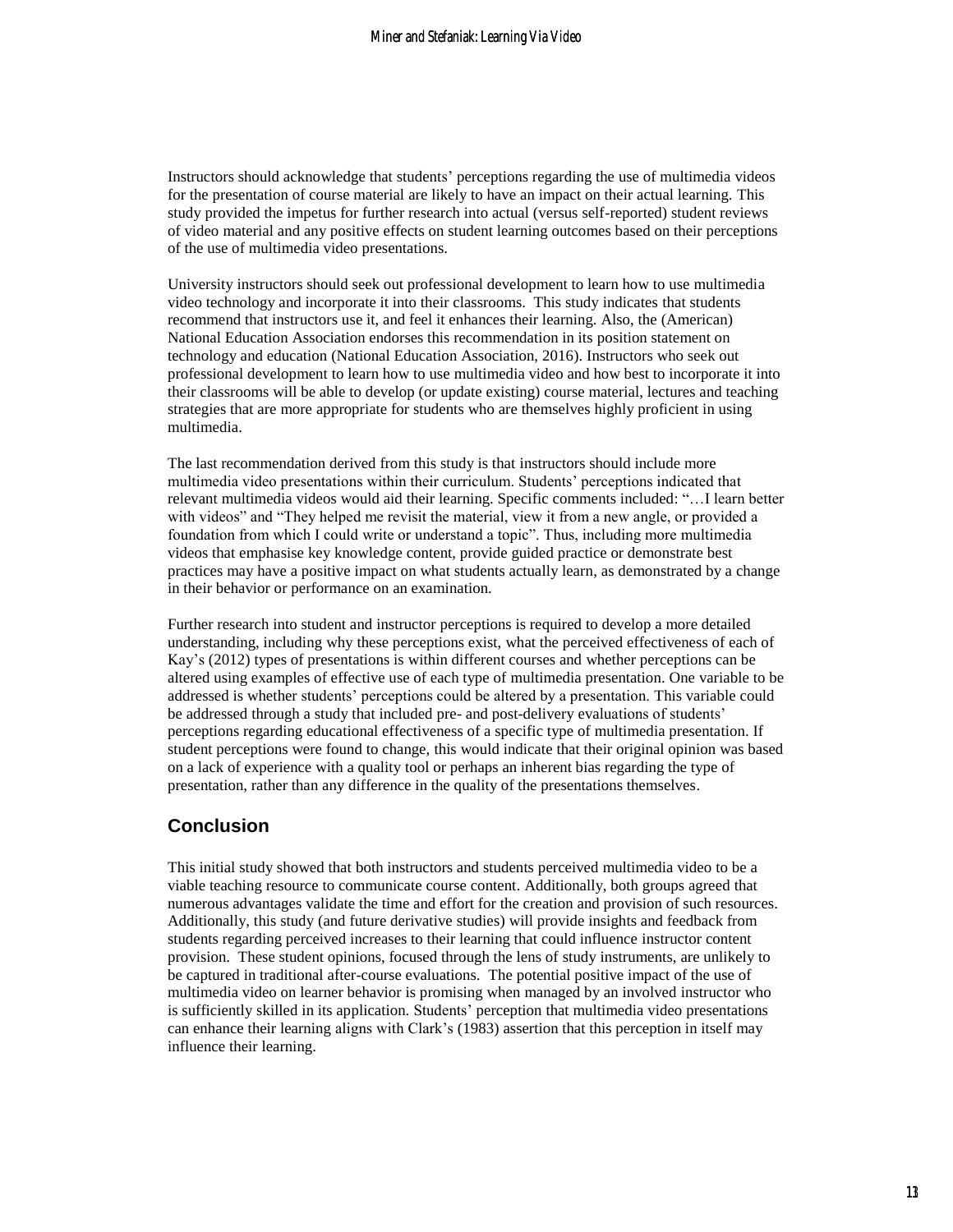## **References**

- <span id="page-15-10"></span>Allen Moore, W & Russell Smith, A 2012. Effects of video podcasting on psychomotor and cognitive performance, attitudes and study behaviour of student physical therapists. *Innovations in Education and Teaching International,* 49(4), pp. 401-414.
- <span id="page-15-1"></span>Armantier, O 2004. Does observation influence learning?. *Games and Economic Behavior,* 46(2), pp. 221-239.
- <span id="page-15-0"></span>Bandura, A, & McClelland, D C 1977. *Social Learning Theory.* Prentice Hall, Upper Saddle River, NJ.
- <span id="page-15-6"></span>Brecht, H 2012. Learning from online video lectures. *Journal of Information Technology Education: Innovations in Practice,* 11(1), pp. 227-250.
- <span id="page-15-9"></span>Buchanan, B, MacFarlane, R & Ludwiniak, R 2011. Student perception of on-line lectures within a blended learning environment for computing students. Edinburgh Napier University Staff Conference, Craiglockhart 2011.
- <span id="page-15-3"></span>Buzzetto-More, N 2014. An examination of undergraduate student's perceptions and predilections of the use of YouTube in the teaching and learning process. *Interdisciplinary Journal of E-Learning and Learning Objects,* 10(1), pp. 17-32.

<span id="page-15-7"></span>Cennamo, K 1993. Learning from video: Factors influencing learners' preconceptions and invested mental effort. *Educational Technology Research and Development,* 41(3), pp. 33-45.

- <span id="page-15-2"></span>Chan, Y M 2010, Video instructions as support for beyond classroom learning. *Procedia – Social and Behavioral Sciences,* 9(1), pp. 1313-1318.
- <span id="page-15-13"></span>Clark, R E 1983. Reconsidering Research on Learning from Media. *Review of Educational Research,* 53(4), pp. 445-459.
- Clifton, A & Mann, C 2011. Can YouTube enhance student nurse learning? *Nurse Education Today,* 31(4), pp. 311-313.
- Copley, J 2007. Audio and video podcasts of lectures for campus-based students: Production and evaluation of student use. *Innovations in Education and Teaching International,* 44(4), pp. 387-399.
- <span id="page-15-11"></span>Creswell, J W 2002. *Educational research: Planning, conducting, and evaluating quantitative*. Prentice Hall, Upper Saddle River, NJ.
- <span id="page-15-12"></span>Creswell, J W 2013. *Research design: Qualitative, quantitative, and mixed methods approaches*. Sage Publications, Thousand Oaks, CA.
- <span id="page-15-4"></span>Crippen, K J & Earl, B L 2007. The impact of web-based worked examples and self-explanation on performance, problem solving, and self-efficacy. *Computers & Education,* 49(3), pp. 809-821.
- Duncan, I, Yarwood-Ross, L & Haigh, C 2013. YouTube as a source of clinical skills education. *Nurse Education Today,* 33(12), pp. 1576-1580.
- <span id="page-15-14"></span>El-Hussein, M O M & Cronje, J C 2010. Defining mobile learning in the higher education landscape. *Journal of Educational Technology & Society,* 13(3), pp. 12-21.
- <span id="page-15-8"></span>Fee, A & Budde-Sung, A E 2014. Using video effectively in diverse classes: What students want. *Journal of Management Education*, 38(6), pp. 843-874.
- <span id="page-15-5"></span>Fernandez, V, Simo, P & Sallan, J M 2009. Podcasting: A new technological tool to facilitate good practice in higher education. *Computers & Education,* 53(2), pp. 385-392.
- Hansch, A, Hillers, L, McConachie, K, Newman, C, Schildhauer, T & Schmidt, P 2015. Video and online learning: Critical reflections and findings from the field. *HIIG Discussion Paper Series No. 2015-02.*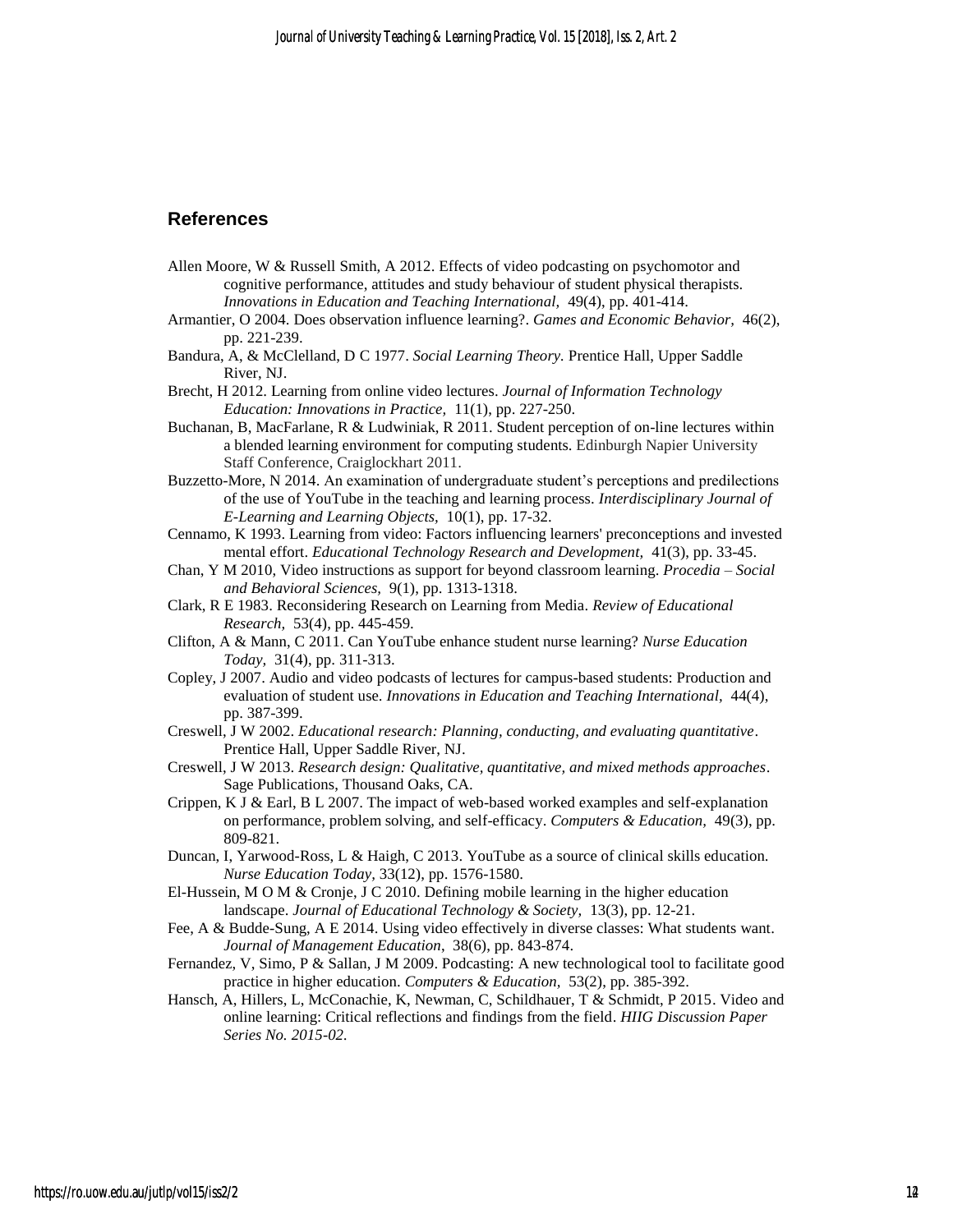- <span id="page-16-2"></span>Heilesen, S B 2010 What is the academic efficacy of podcasting? *Computers & Education,* 55(3), pp. 1063-1068.
- <span id="page-16-7"></span>Höffler, T N & Leutner, D 2007. Instructional animation versus static pictures: A meta-analysis. *Learning and Instruction,* 17(6), pp. 722-738.
- <span id="page-16-3"></span>Holbrook, J & Dupont, C 2011. Making the decision to provide enhanced podcasts to postsecondary science students. *Journal of Science Education and Technology,* 20(3), pp. 233-245.
- <span id="page-16-4"></span>Jarvis, C & Dickie, J 2010. Podcasts in support of experiential field learning. *Journal of Geography in Higher Education,* 34(2), pp. 173-186.
- <span id="page-16-6"></span>Kay, R & Kletskin, I 2012. Evaluating the use of problem-based video podcasts to teach mathematics in higher education. *Computers & Education,* 59(2), pp. 619-627.
- <span id="page-16-0"></span>Kay, R H 2012. Exploring the use of video podcasts in education: A comprehensive review of the literature. *Computers in Human Behavior,* 28(3), pp. 820-831.
- <span id="page-16-9"></span>Kelly, M, Lyng, C, McGrath, M & Cannon, G 2009. A multi-method study to determine the effectiveness of, and student attitudes to, online instructional videos for teaching clinical nursing skills. *Nurse Education Today,* 29(3), pp. 292-300.
- <span id="page-16-14"></span>Kemp, P K, Myers, C E, Campbell, M R & Pratt, A P 2010. Student perceptions and the effectiveness of podcasting in an Associate Degree Nursing program. *Teaching and Learning in Nursing,* 5(3), pp. 111-114.
- <span id="page-16-16"></span>Kennedy, G E, Judd, T S, Churchward, A, Gray, K & Krause, K 2008. First year students' experiences with technology: Are they really digital natives? *Australasian Journal of Educational Technology,* 24(1).
- <span id="page-16-12"></span>Krendl, K A 1986. Media influence on learning: Examining the role of preconceptions. *Educational Technology Research and Development,* 34(4), pp. 223-234.
- <span id="page-16-11"></span>Liaw, S S, Huang, H M & Chen, G D 2007. Surveying instructor and learner attitudes toward elearning. *Computers & Education,* 49(4), pp. 1066-1080.
- <span id="page-16-17"></span>Margaryan, A, Littlejohn, A & Vojt, G 2011. Are digital natives a myth or reality? University students' use of digital technologies. *Computers & Education,* 56(2), pp. 429-440. doi[:http://dx.doi.org/10.1016/j.compedu.2010.09.004.](http://dx.doi.org/10.1016/j.compedu.2010.09.004)
- <span id="page-16-1"></span>Marshall, S & Cullen, R 2003. *Teaching interpersonal communication skills with digital video.* Paper presented at Interact, Integrate, Impact: Proceedings of the 20th Annual Conference of the Australasian Society for Computers in Learning in Tertiary Education, 7-10 December.
- <span id="page-16-13"></span>Mayer, R E 2009. *Multimedia Learning* (2nd ed.). Cambridge University Press, New York.
- <span id="page-16-5"></span>McGarr, O 2009. A review of podcasting in higher education: Its influence on the traditional lecture. *Australasian Journal of Educational Technology,* 25(3).
- <span id="page-16-8"></span>McKinney, A A & Page, K 2009. Podcasts and videostreaming: Useful tools to facilitate learning of pathophysiology in undergraduate nurse education? *Nurse Education in Practice,*  9(6), pp. 372-376.
- Missildine, K, Fountain, R, Summers, L & Gosselin, K 2013. Flipping the classroom to improve student performance and satisfaction. *Journal of Nursing Education,* 52(10), pp. 597- 599.
- <span id="page-16-10"></span>Moore, W A & Smith, A R 2012. Effects of video podcasting on psychomotor and cognitive performance, attitudes and study behaviour of student physical therapists. *Innovations in Education and Teaching International,* 49(4), pp. 401-414.
- <span id="page-16-18"></span>National Education Association 2016. NEA Positions on Technology and Education. Viewed at [http://www.nea.org/home/58795.htm.](http://www.nea.org/home/58795.htm)
- <span id="page-16-15"></span>Parson, V, Reddy, P, Wood, J & Senior, C 2009. Educating an iPod generation: Undergraduate attitudes, experiences and understanding of vodcast and podcast use. *Learning, Media and Technology,* 34(3), pp. 215-228.